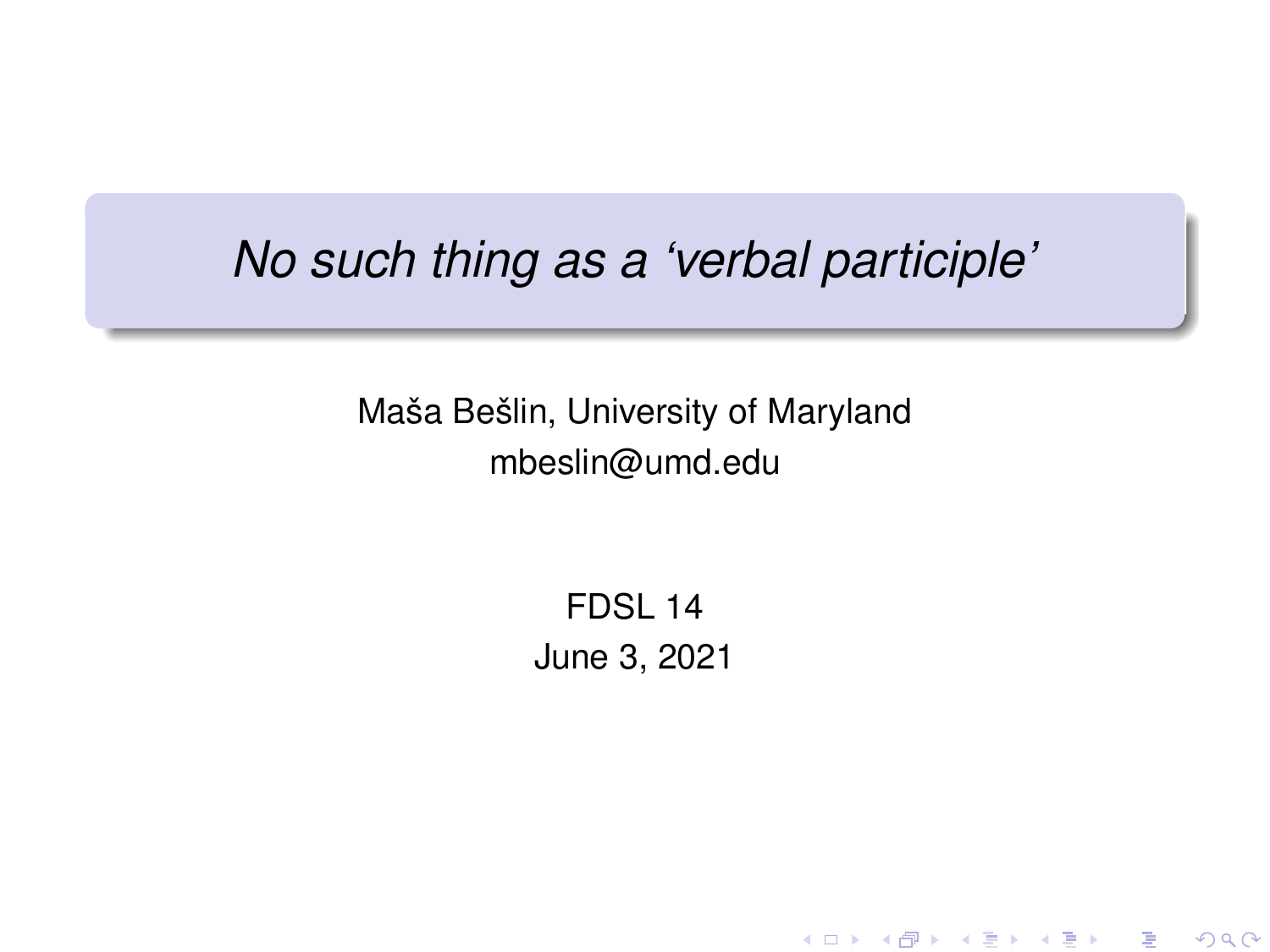<span id="page-1-0"></span>

| Introduction | Background | <b>Diagnostics</b> | Adjectival properties | Verbal properties | Conclusion | References |
|--------------|------------|--------------------|-----------------------|-------------------|------------|------------|
| $\bullet$    | 00000      | 000000             | 000000                | 000               | $\circ$    |            |
| The 'what'   |            |                    |                       |                   |            |            |

- I (re-)examine the purported distinction between 'verbal' participles (1a) and 'adjectival' participles (1b-c)
	- (1) a. The vase was **broken** by Mary.
		- b. The vase is **broken**.
		- c. the **broken** vase
- I show that the proposed diagnostics for English do not test for a category difference
- I show evidence from Serbo-Croatian (SC), but also from German and English, that all passive participles in these languages are (deverbal) adjectives
- $\rightarrow$  There is no category 'participle'
- $\rightarrow$  There is no category distinction between 'verbal' and 'adjectival' participles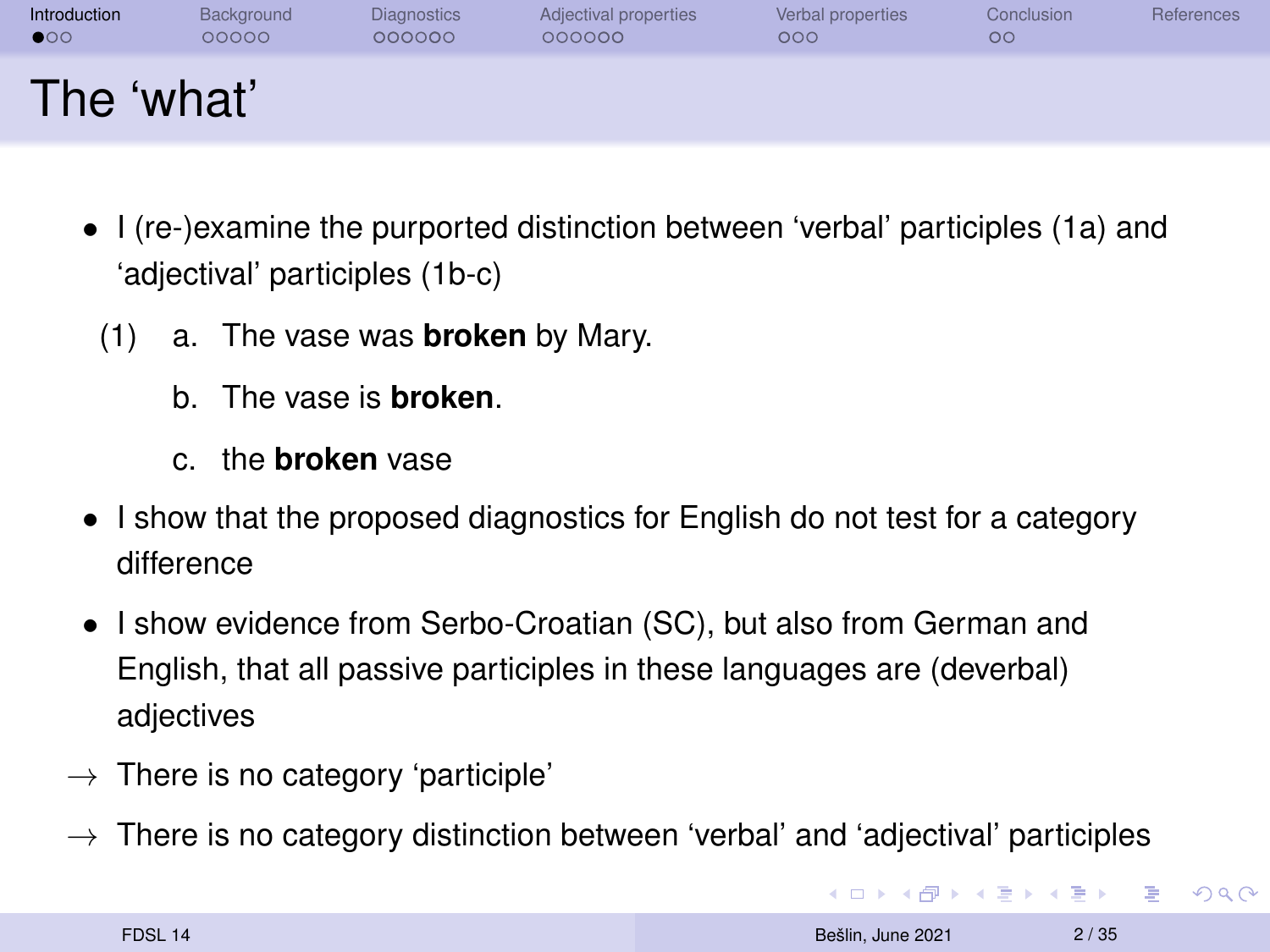| Introduction | Background | <b>Diagnostics</b> | Adjectival properties | Verbal properties | Conclusion | References |
|--------------|------------|--------------------|-----------------------|-------------------|------------|------------|
| ಂ            | 00000      | 000000             | 000000                | 000               | oo         |            |
| The 'why'    |            |                    |                       |                   |            |            |

• Honing the methodology

Some of the diagnostics turn out to be invalid or they do not test for what they say they test; we need to be careful about the conclusions we draw

- $\star$  e.g., prenominal participles are not necessarily always of the same type; they cannot be treated as a homogeneous class
- Theoretical implications (narrow)

With the categorial contrast out of the way, we are able to ask more precise questions about what the (structural) differences are between eventive, resultative and (purely) stative participles (see [Bešlin 2020a,](#page-34-0) [2020b\)](#page-34-1)

• Theoretical implications (broad)

(i) simpler theory of lexical categories, and (ii) "being an adjective"  $\neq$  "being stative" or, more broadly, a unified semantics for all members of a category seems unlikely (other than in very schematic terms, perhaps)

**KORK ERREST ADAMS**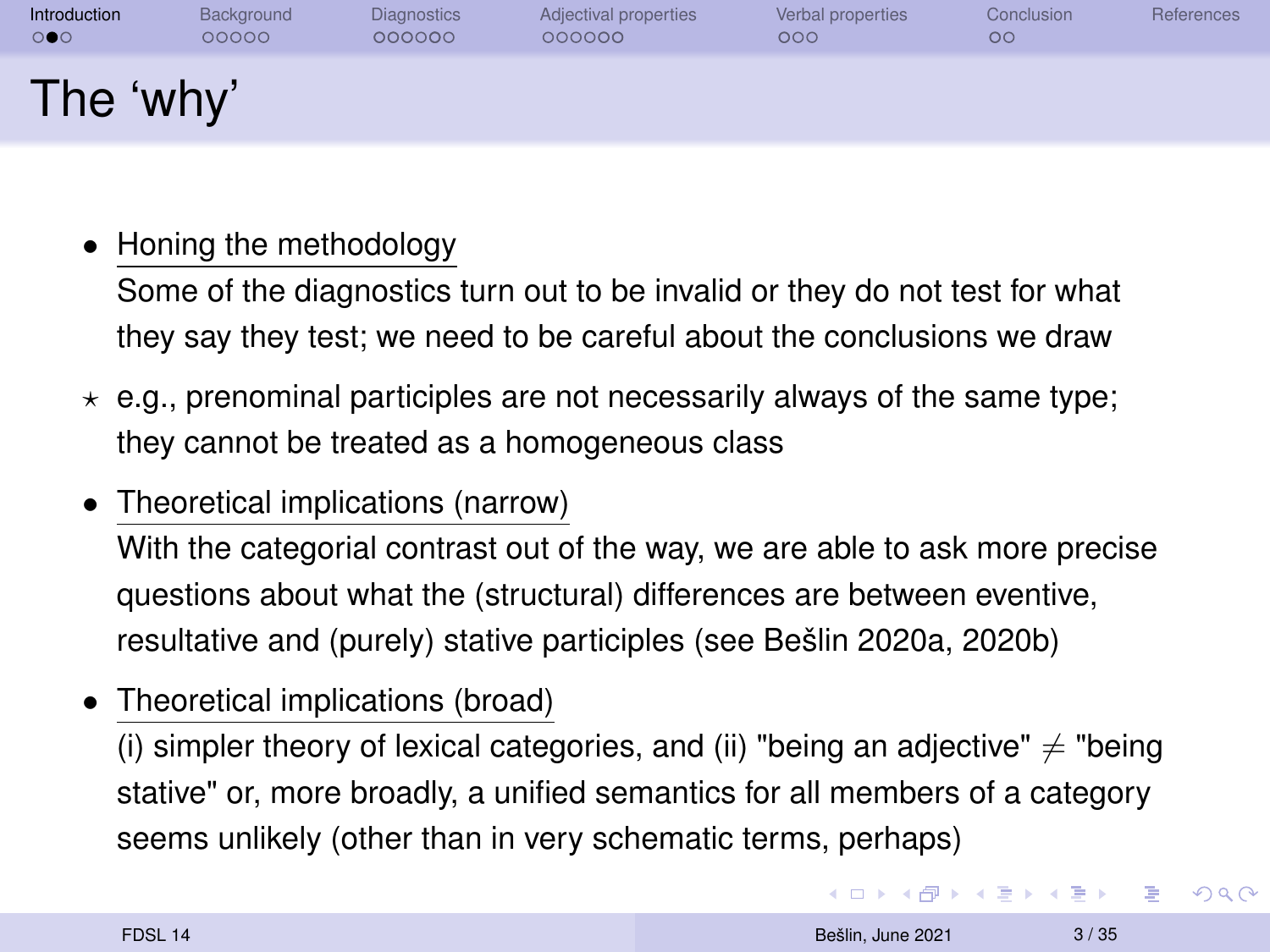| Introduction | Background | <b>Diagnostics</b> | Adjectival properties | Verbal properties | Conclusion | <b>References</b> |
|--------------|------------|--------------------|-----------------------|-------------------|------------|-------------------|
| 00●          | 00000      | 000000             | 000000                | 000               | oo         |                   |
| The 'how'    |            |                    |                       |                   |            |                   |

- §2: The original rationale behind the adjectival/verbal distinction & the picture that has emerged in the more recent literature
- §3: The shortcomings of the existing diagnostics for English
- §4: What we can learn from SC (and other) passive participles
- §5: Conclusion

KID KAR KE KE KE YA GA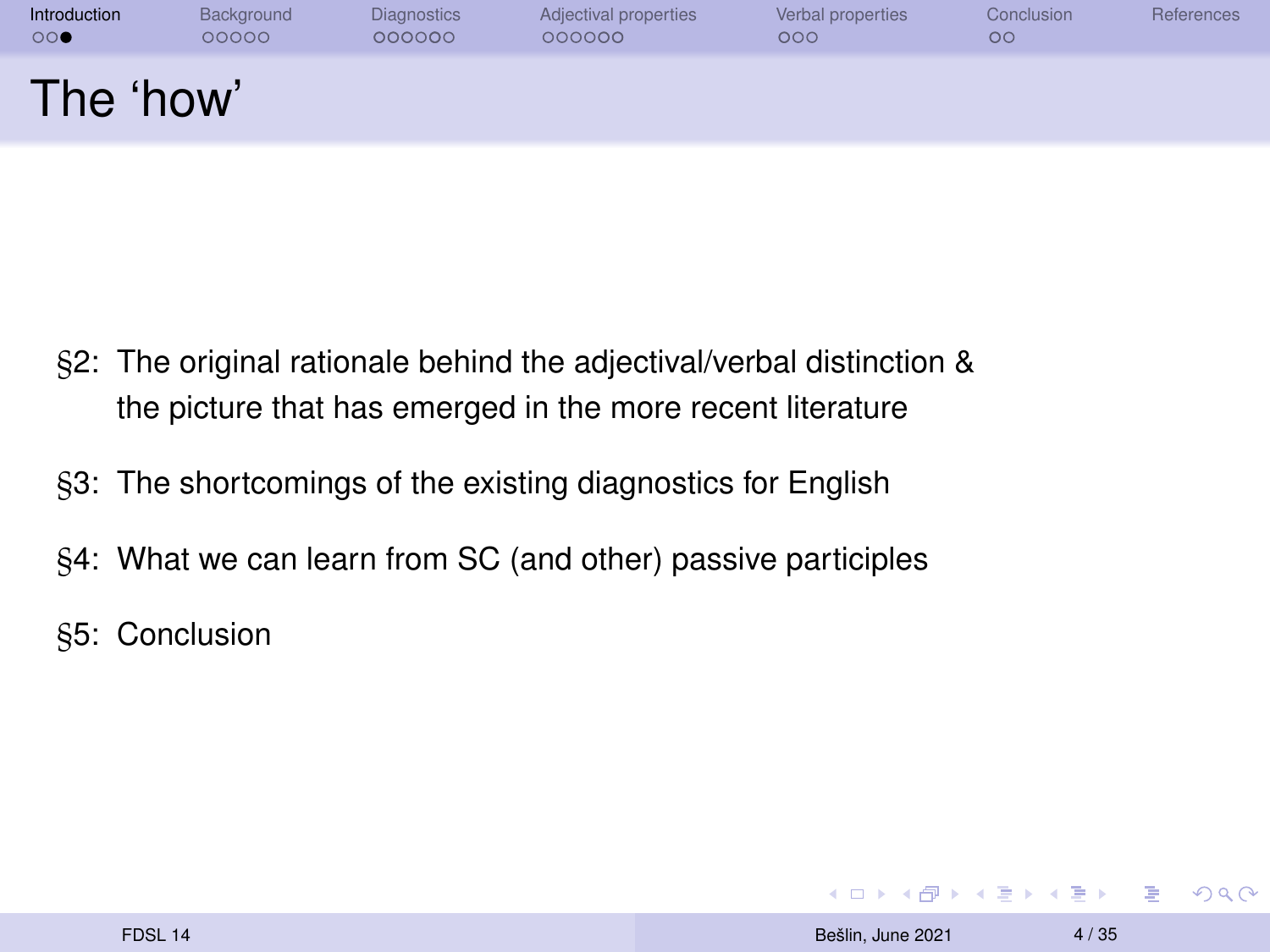<span id="page-4-0"></span>

| Introduction | Background | <b>Diagnostics</b> | Adjectival properties | Verbal properties | Conclusion | References |
|--------------|------------|--------------------|-----------------------|-------------------|------------|------------|
| 000          | 00000      | 000000             | 000000                | 000               | OΟ         |            |
| Background   |            |                    |                       |                   |            |            |

- Since [Wasow 1977,](#page-36-0) the broad consensus in the generative literature has been that there are verbal and adjectival passive participles, as in (2) [\(Bresnan 1982,](#page-34-2) [Levin & Rappaport 1986,](#page-35-1) [Kratzer 2000,](#page-35-2) [Horvath & Siloni](#page-35-3) [2008,](#page-35-3) [Alexiadou et al. 2014,](#page-34-3) a.m.o.; contra [Freidin 1975,](#page-35-4) [Emonds 2006,](#page-35-5) [Lundquist 2013\)](#page-35-6)
	- (2) a. The vase was broken by Mary.
		- b. The vase is broken.
- Verbal participles are said to be associated with an eventive interpretation and adjectival participles with a stative interpretation [\(Levin & Rappaport](#page-35-1) [1986\)](#page-35-1)
- §3 elaborates on the distributional differences between the two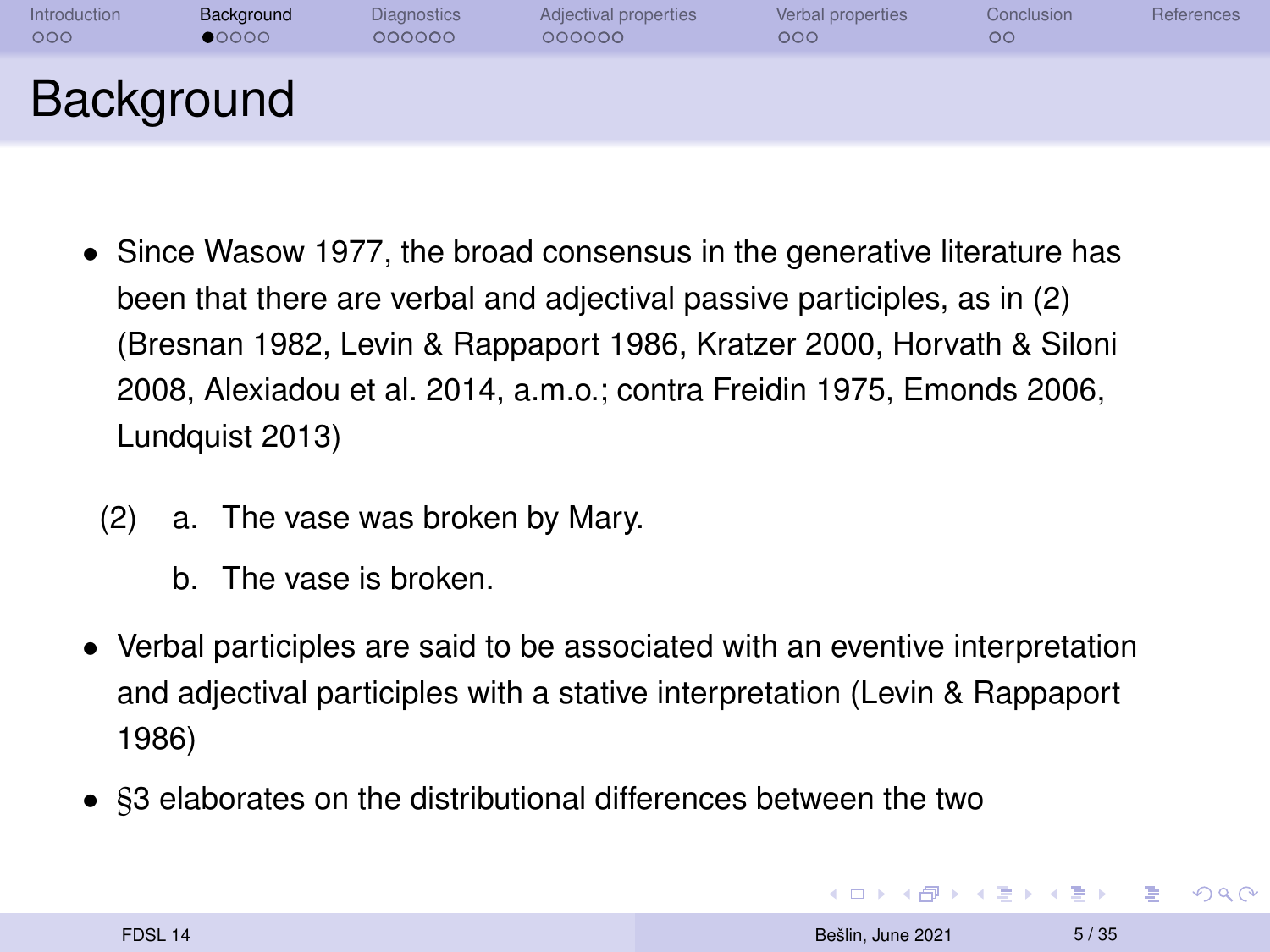| Introduction | Background | Diagnostics | Adjectival properties | Verbal properties | Conclusion | <b>References</b> |
|--------------|------------|-------------|-----------------------|-------------------|------------|-------------------|
| 000          | 0000       | 200000      | 200000                | 000               | OО         |                   |
|              |            |             |                       |                   |            |                   |

Most recent work still assumes one of the following:

- $\rightarrow$  the adjectival/verbal contrast [\(Meltzer-Asscher 2011a,](#page-36-1) [Alexiadou et al. 2014,](#page-34-3) [Bruening 2014,](#page-34-4) [Gehrke & Marco 2014\)](#page-35-7)
- $\rightarrow$  the outer layer of all participles is Asp, a verbal projection [\(Embick 2004,](#page-35-8) [Alexiadou & Anagnostopoulou 2008\)](#page-34-5)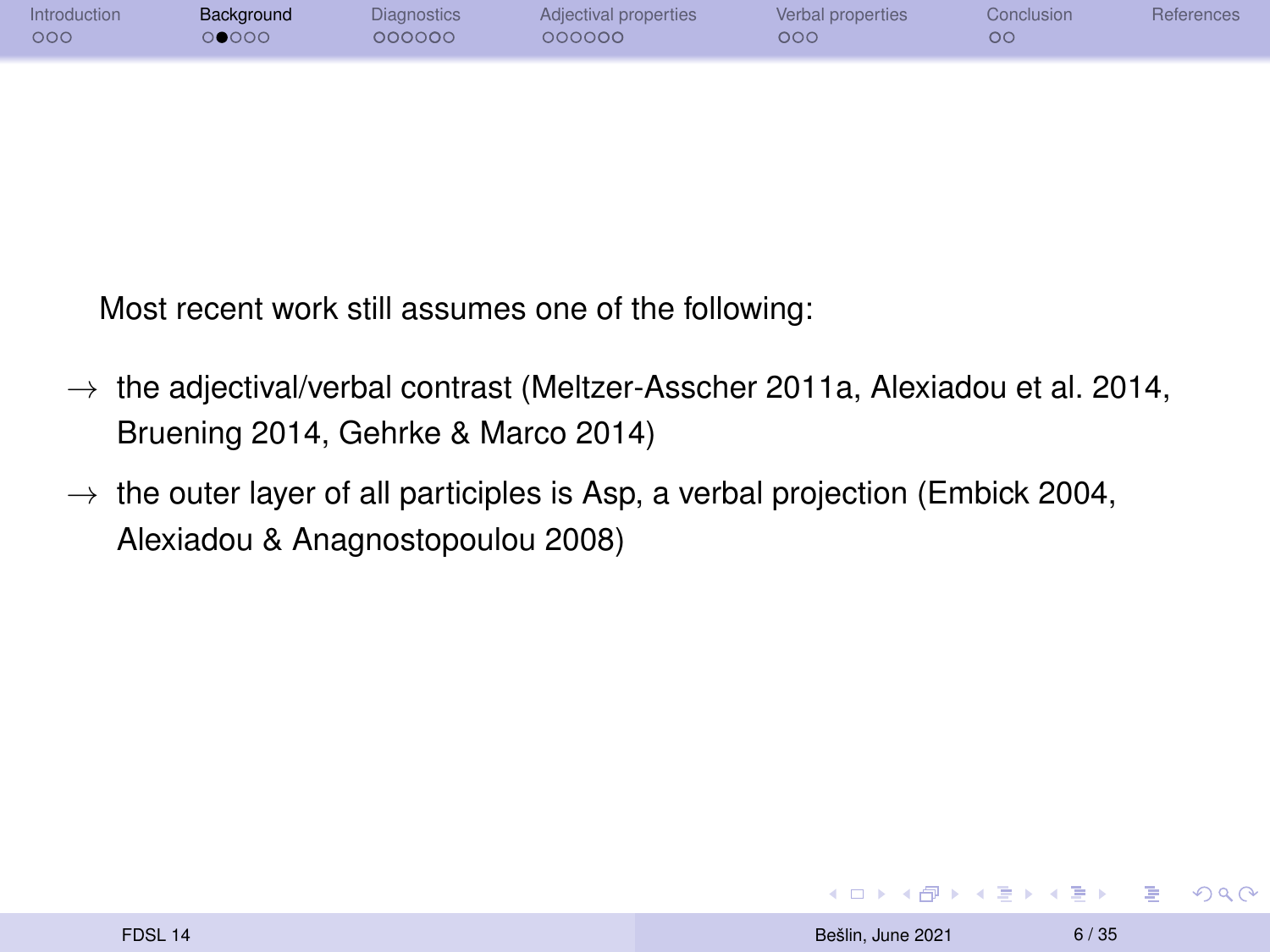| Introduction | Background | Diagnostics | Adjectival properties | Verbal properties | Conclusion | References |
|--------------|------------|-------------|-----------------------|-------------------|------------|------------|
| 000          | ೧೧●೦೦      | 000000      | 000000                | 000               | ОC         |            |

- There has also been a long tradition of assuming that *at least* adjectival participles are derived in the lexicon (3); see [Meltzer-Asscher 2011a,](#page-36-1) [2011b](#page-36-2) for a more recent version of the lexicalist approach
	- (3) Properties of Adjectival Passive Formation (Levin & Rappaport 1986:624)
		- a. Affixation of the passive morpheme *-ed*
		- b. Change of category  $[+V, -N] \rightarrow [+V, +N]$
		- c. Suppression of the external role of the base verb
		- d. Externalization of an internal role of the base verb
		- e. Absorption of Case
		- f. Elimination of the [NP, VP] position
- Since all of the operations in (3) are hypothesized to occur in the lexicon, it is predicted that 'adjectival' participles should be treated by the syntax as ordinary adjectives

**KORK ERREST ADAMS**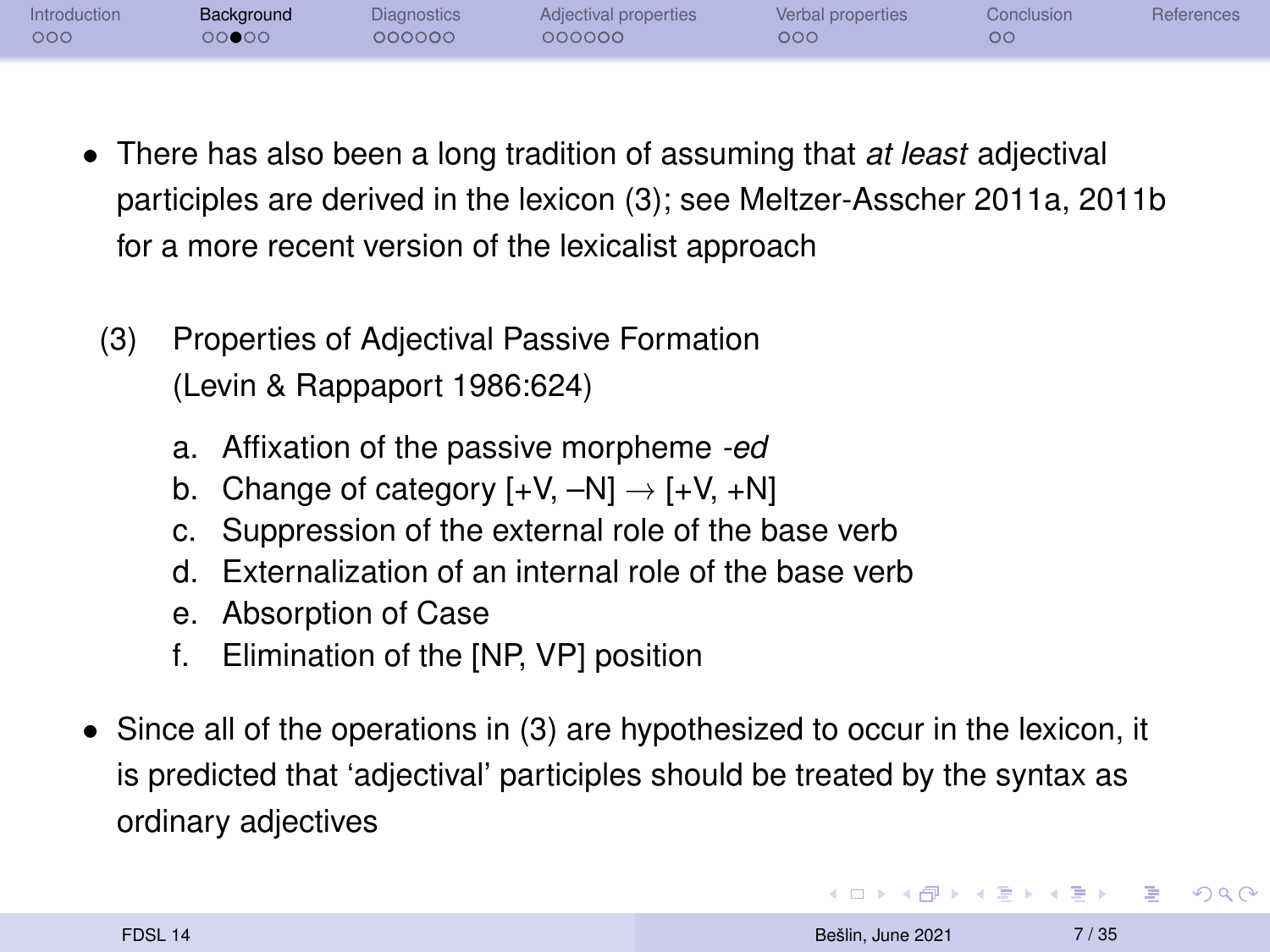| Introduction | Background | Diagnostics | Adjectival properties | Verbal properties | Conclusion | <b>References</b> |
|--------------|------------|-------------|-----------------------|-------------------|------------|-------------------|
| 000          | ⊃⊙⊙●C      | റററററ       | റററററ                 | 000               | ОC         |                   |
|              |            |             |                       |                   |            |                   |

- More recently, various problems have been identified with this position:
- $\rightarrow$  Word-formation rules that have been proposed to account for the existence of adjectival passives amount to a duplication of operations that are needed in the syntax
- $\rightarrow$  Adjectival participles can be phrasal in nature and exhibit patterns that are impossible with root-derived adjectives, such as modification by manner adverbials (4), see [Kratzer \(2000\)](#page-35-2) and [Embick \(2004\)](#page-35-8)
	- (4) a. a hastily blackened wall
		- b. \*a hastily black wall
- $\rightarrow$  What have been termed 'adjectival' and 'verbal' participles both have the external syntax and morphology of adjectives in SC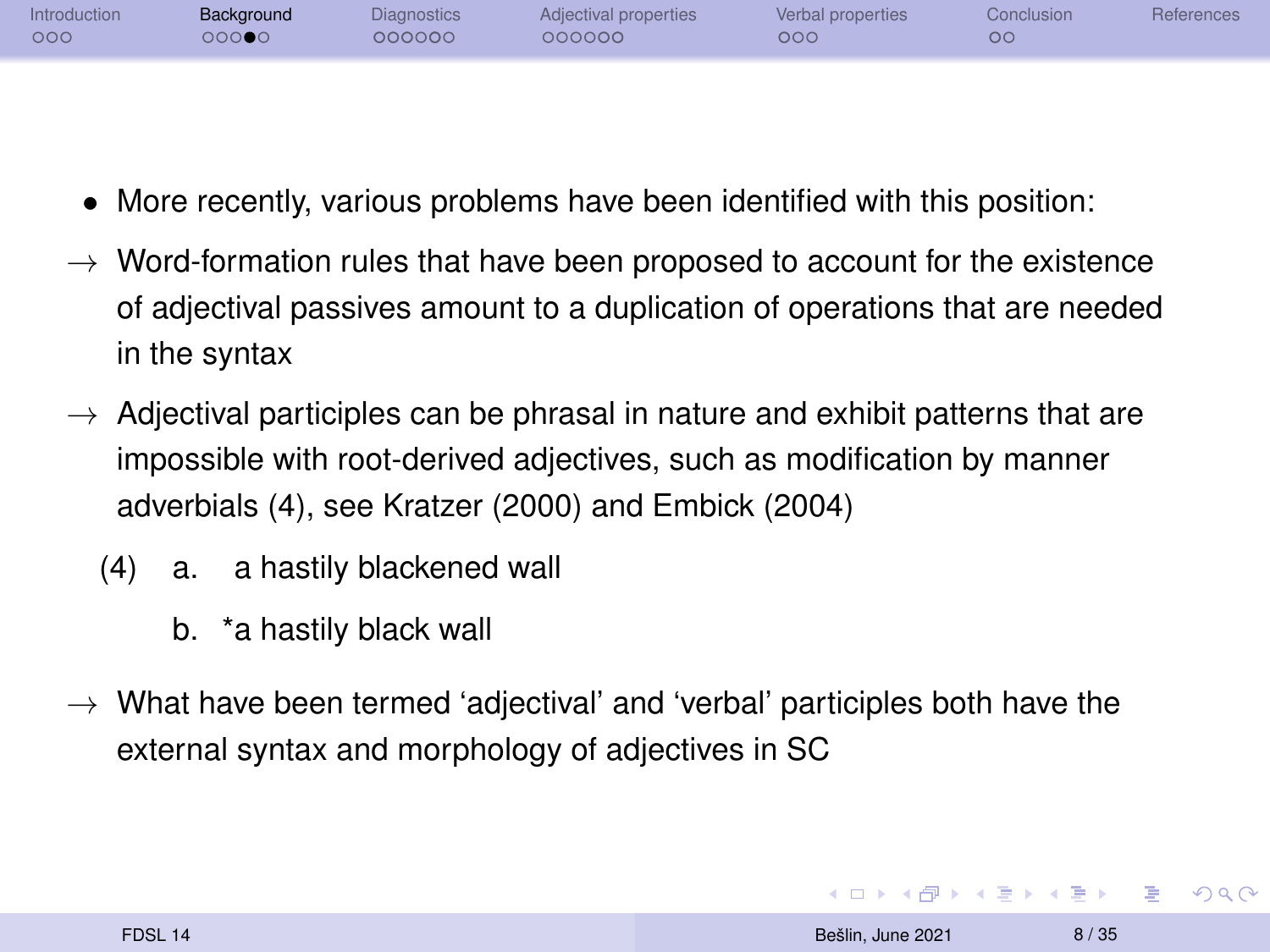| Introduction | Background | <b>Diagnostics</b>      | Adjectival properties | Verbal properties | Conclusion | References |
|--------------|------------|-------------------------|-----------------------|-------------------|------------|------------|
| 000          | 00000      | 000000                  | 000000                | 000               | $\circ$    |            |
|              |            | Theoretical assumptions |                       |                   |            |            |

- I assume that (i) word-formation is syntactic, and (ii) syntactic terminals are populated by acategorial roots and by functional heads, including categorizing heads such as v, n, a [\(Halle & Marantz 1993,](#page-35-9) a.o.)
- Barring evidence to the contrary, the simplest hypothesis is that an already categorized element can be recategorized, as schematized in (5)



• The distribution and interpretation of a particular element follow from the amount/featural specification of syntactic structure it realizes

 $\mathbf{A} \equiv \mathbf{A} + \mathbf{A} + \mathbf{B} + \mathbf{A} + \mathbf{B} + \mathbf{A} + \mathbf{B} + \mathbf{A} + \mathbf{B} + \mathbf{A} + \mathbf{B} + \mathbf{A} + \mathbf{B} + \mathbf{A} + \mathbf{B} + \mathbf{A} + \mathbf{B} + \mathbf{A} + \mathbf{B} + \mathbf{A} + \mathbf{B} + \mathbf{A} + \mathbf{B} + \mathbf{A} + \mathbf{B} + \mathbf{A} + \mathbf{B} + \mathbf{A} + \mathbf{B} + \mathbf{A} + \math$ 

 $2990$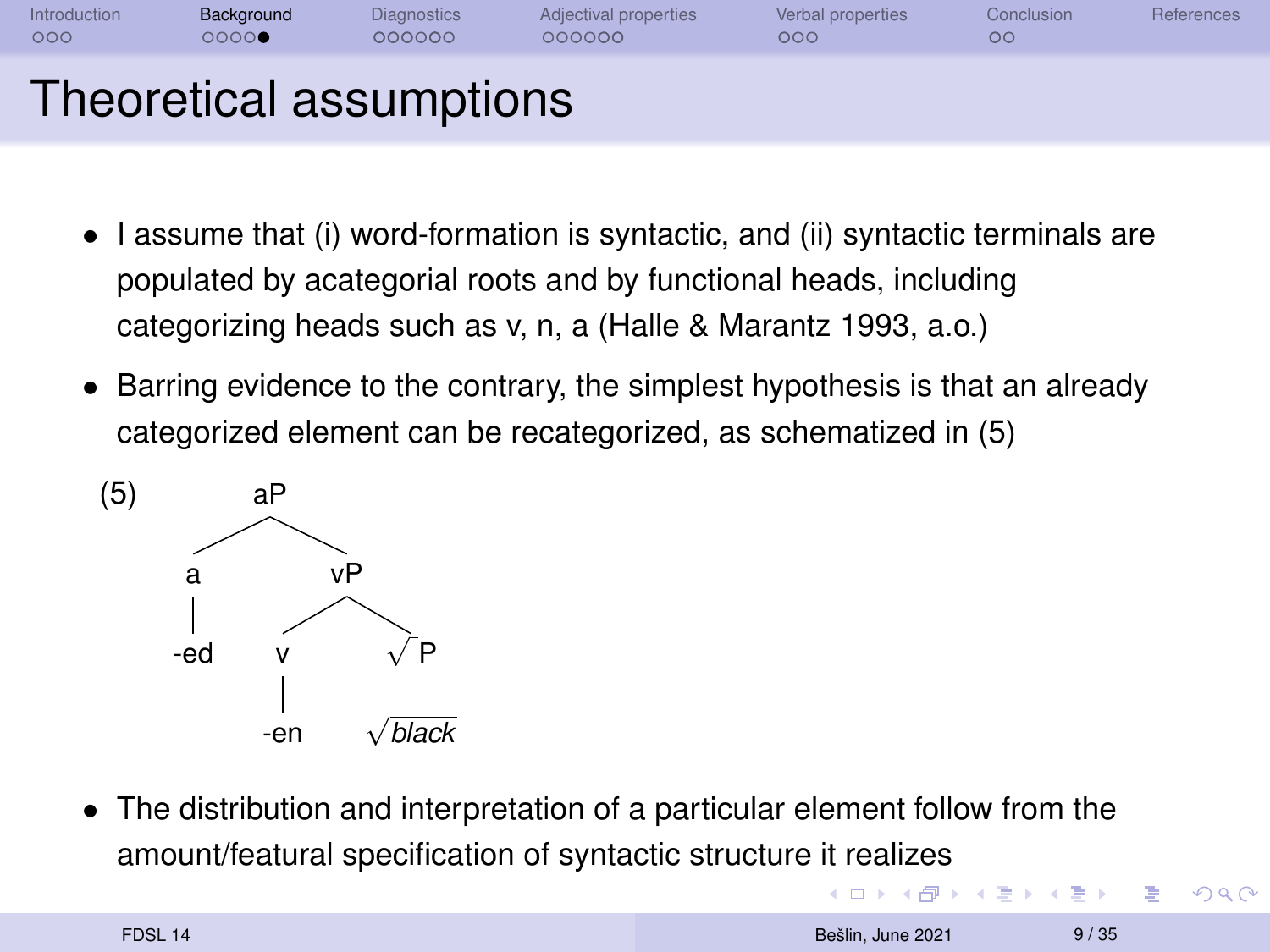<span id="page-9-0"></span>

| Introduction | Background | <b>Diagnostics</b> | Adjectival properties | Verbal properties | Conclusion | References |
|--------------|------------|--------------------|-----------------------|-------------------|------------|------------|
| 000          | 00000      | 000000             | 000000                | 000               | OC.        |            |
|              |            |                    |                       |                   |            |            |

## Do the diagnostics test for category differences?

NB: Virtually all of the diagnostics we'll see rely on the assumption that verbal, but not adjectival participles, can be modified by agentive *by-*phrases. We should keep in mind that *by*-phrases are also available with eventive nominalizations, which clearly have the distribution of nouns.

#### **I Prenominal modifiers**

Observation: Participles modified by agentive *by*-phrases cannot appear as prenominal modifiers in English (6)

(6) a (\*by Justin) baked (\*by Justin) cake

Claim: These participles' inability to appear in this position is due to their category status (nouns are modified by adjectives)

Alternative: a conspiracy of two word-order restrictions

**KORK ERREST ADAMS**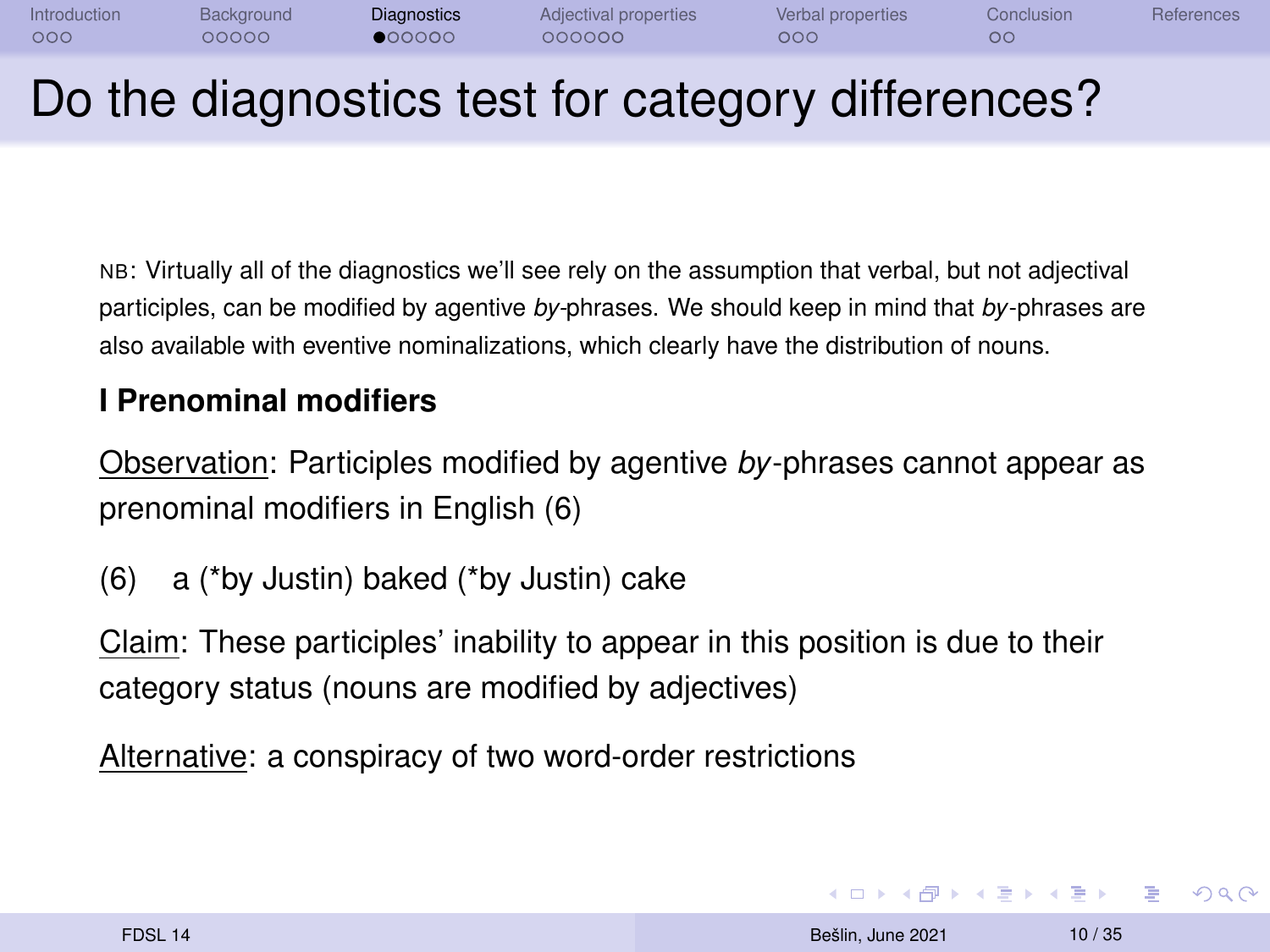| Introduction | Background         | <b>Diagnostics</b> | Adjectival properties | Verbal properties | Conclusion | References |
|--------------|--------------------|--------------------|-----------------------|-------------------|------------|------------|
| 000          | 00000              | 000000             | 000000                | 000               | ОC         |            |
|              | Diagnostics cont'd |                    |                       |                   |            |            |

- $\rightarrow$  the Head-Final Filter [\(Williams 1982\)](#page-36-3)
	- (7) a. \*a baked yesterday/in the kitchen cake
		- b. \*the fond of Sam boy
- $\rightarrow$  English disallows PPs to appear to the left of a prenominal modifier; SC does not have this ban (8) (see also [Rapp 2000](#page-36-4) and [Sleeman 2011](#page-36-5) for German and Dutch examples, respectively)
	- (8) od by strane side naše our učiteljice teached otvoreno opened pismo letter '*lit.* the by our teacher opened letter'

**KORK (FRANCISCO)** 

 $QQ$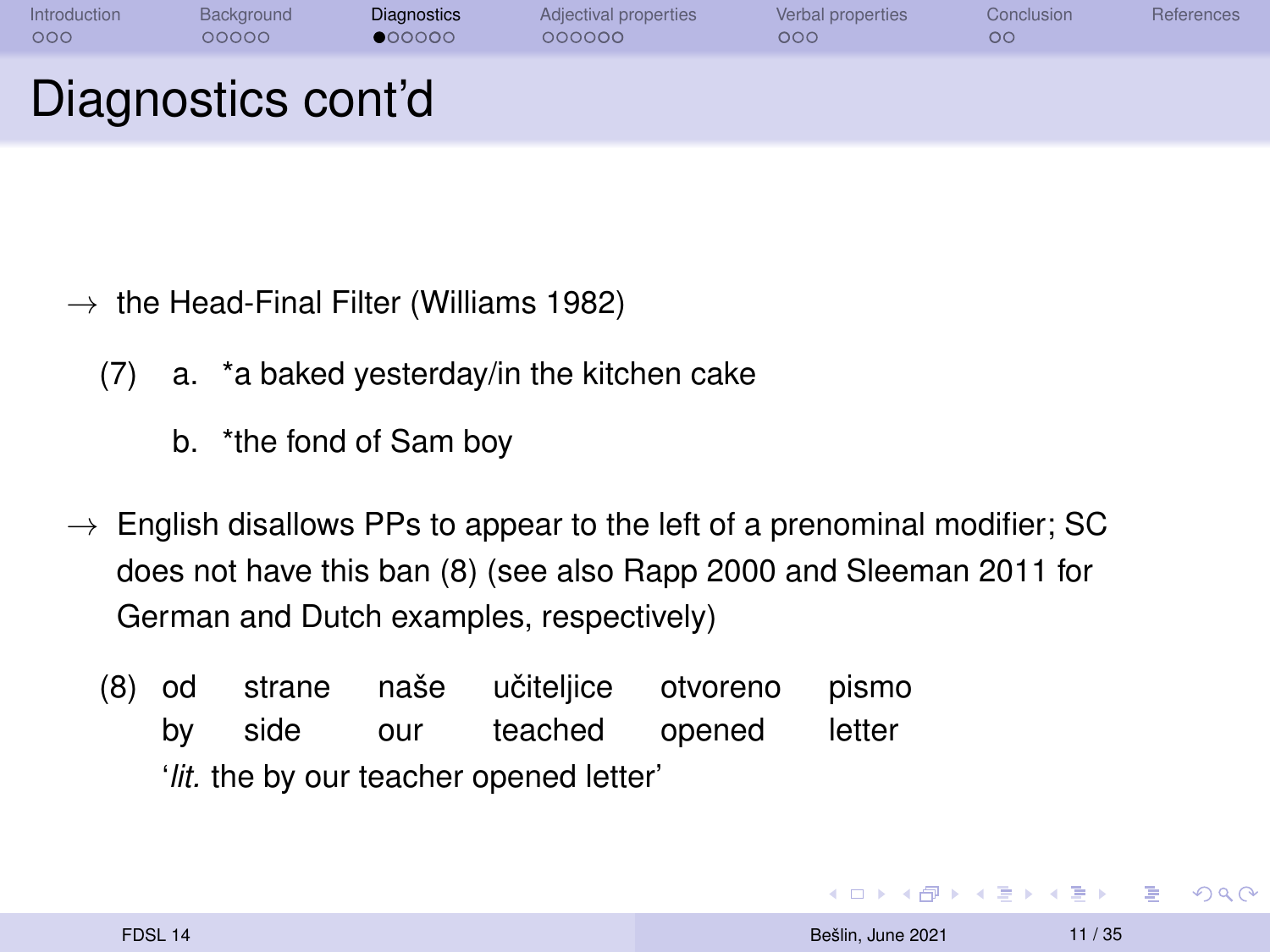| Introduction | Background         | <b>Diagnostics</b> | Adjectival properties | Verbal properties | Conclusion | <b>References</b> |
|--------------|--------------------|--------------------|-----------------------|-------------------|------------|-------------------|
| 000          | 00000              | 000000             | 000000                | 000               | OO         |                   |
|              | Diagnostics cont'd |                    |                       |                   |            |                   |

#### **II Complements of** *seem* **(and** *remain***)**

Observation: Verbs like *seem* take adjectival, but not (bare) verbal complements. Participles followed by a *by-* phrase cannot head the complement of *seem* (9).

(9) The cake seemed/remained baked (\*by the students).

Claim: The eventive participle in *baked by the students* is a verb.

Alternative 1: Lundquist 2013, based on [Matushansky'](#page-35-10)s 2002 claim that *seem* must take gradable complements: the event variable in eventive participles makes them unavailable for direct degree modification; but see (10).

(10) The listed companies were very (much) pursued by investors.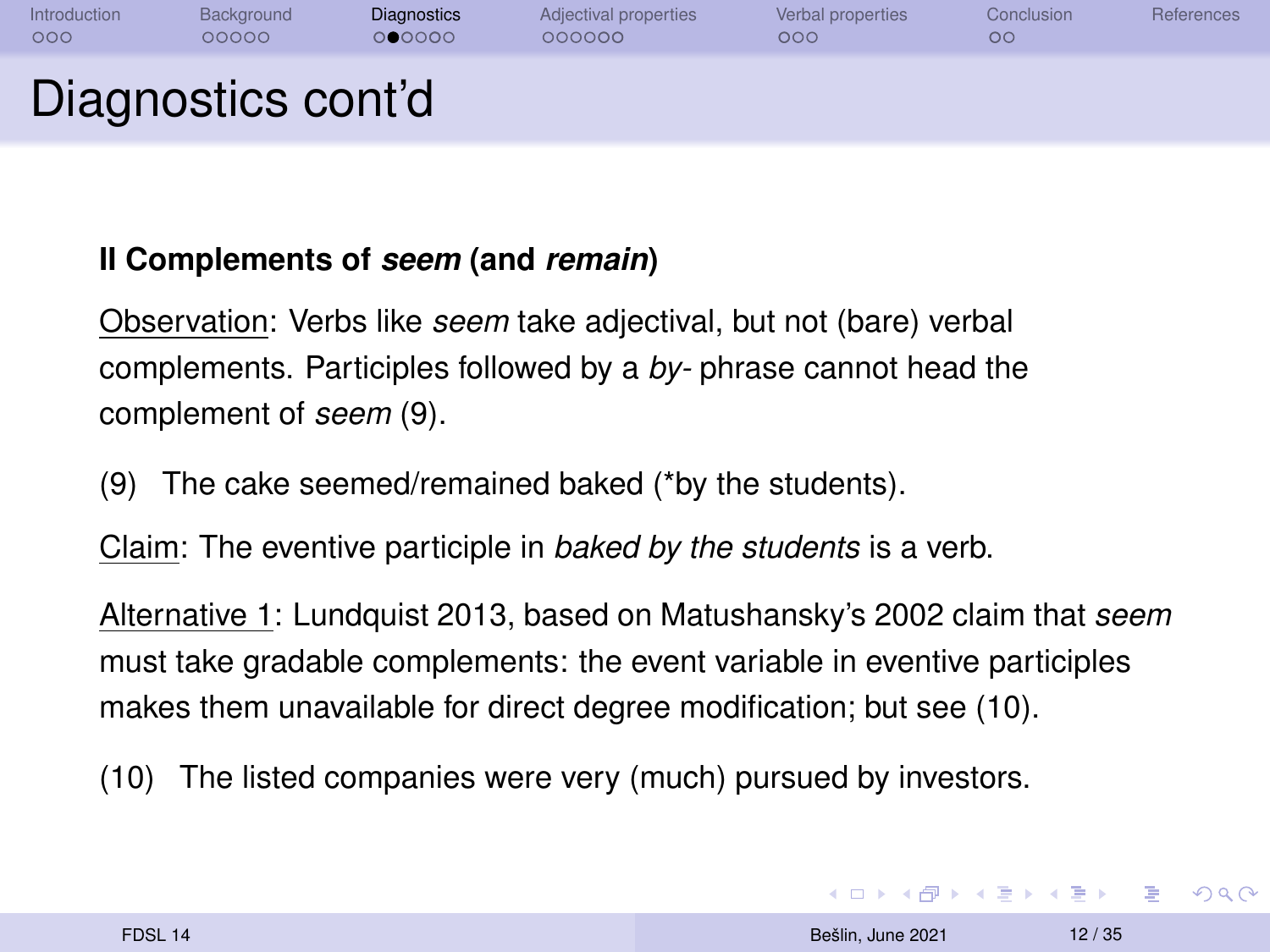| Introduction | Background         | <b>Diagnostics</b> | Adjectival properties | Verbal properties | Conclusion | <b>References</b> |
|--------------|--------------------|--------------------|-----------------------|-------------------|------------|-------------------|
| 000          | 00000              | 000000             | 000000                | 000               | $\circ$    |                   |
|              | Diagnostics cont'd |                    |                       |                   |            |                   |

Alternative 2: *Seem/remain* require that their bare complements be stative; agentive *by-* phrases in English force an eventive interpretation with participles derived from change-of-state verbs.

Notice that the *by-* phrase can reappear when *seem/remain* is followed by a stative participial complement (11).

(11) The resources seemed/remained appreciated (by the students).

Additional, indirect evidence → *destruction* can appear as the complement of *remain* when it is resultative, but not when it is an eventive, argument-taking nominalization (12).

- (12) a. There remained much destruction throughout the city.
	- b. \*There remained much destruction of the city by those left behind.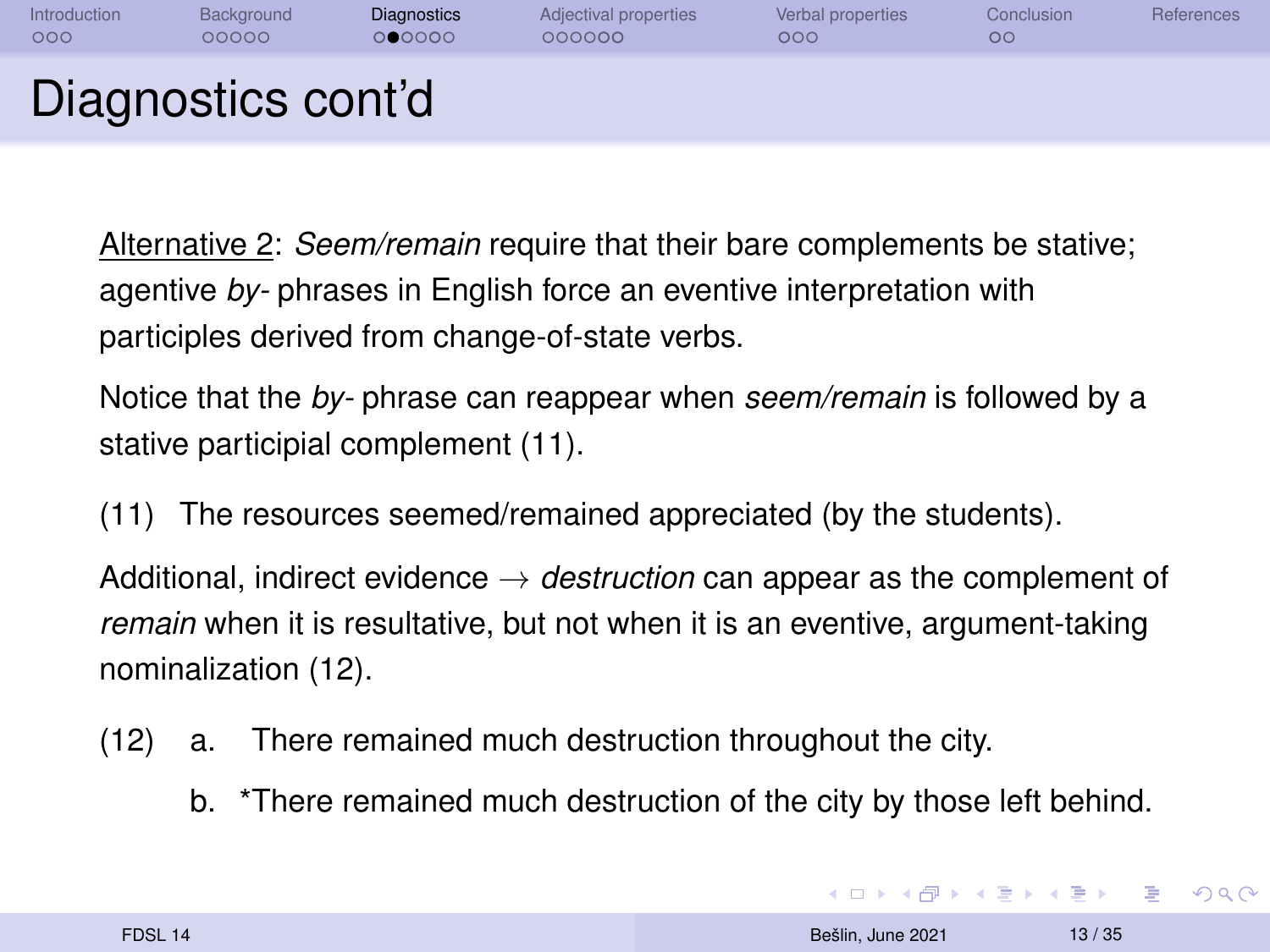| Introduction | Background         | <b>Diagnostics</b> | Adjectival properties | Verbal properties | Conclusion | References |
|--------------|--------------------|--------------------|-----------------------|-------------------|------------|------------|
| 000          | 00000              | 000000             | 000000                | 000               | $\circ$    |            |
|              | Diagnostics cont'd |                    |                       |                   |            |            |

#### **III Negative** *un-*

Observation: The prefix *un-* can have either a negative or a reversative interpretation. If *un-* attaches to a participle that includes a *by-* phrase, *un*can only get a reversative reading (13a). If *un-* attaches to a participle that is the complement of e.g. *seem*, *un-* can only get a negative reading (13b).

- (13) a. The truck was unloaded by the workers.
	- b. The road seemed unmarked and dangerous.

Claim: Only adjectives combine with negative *un-* (14a-b); (13a) is verbal

- (14) a. The child seemed unhappy.
	- b. \*The child unloves school.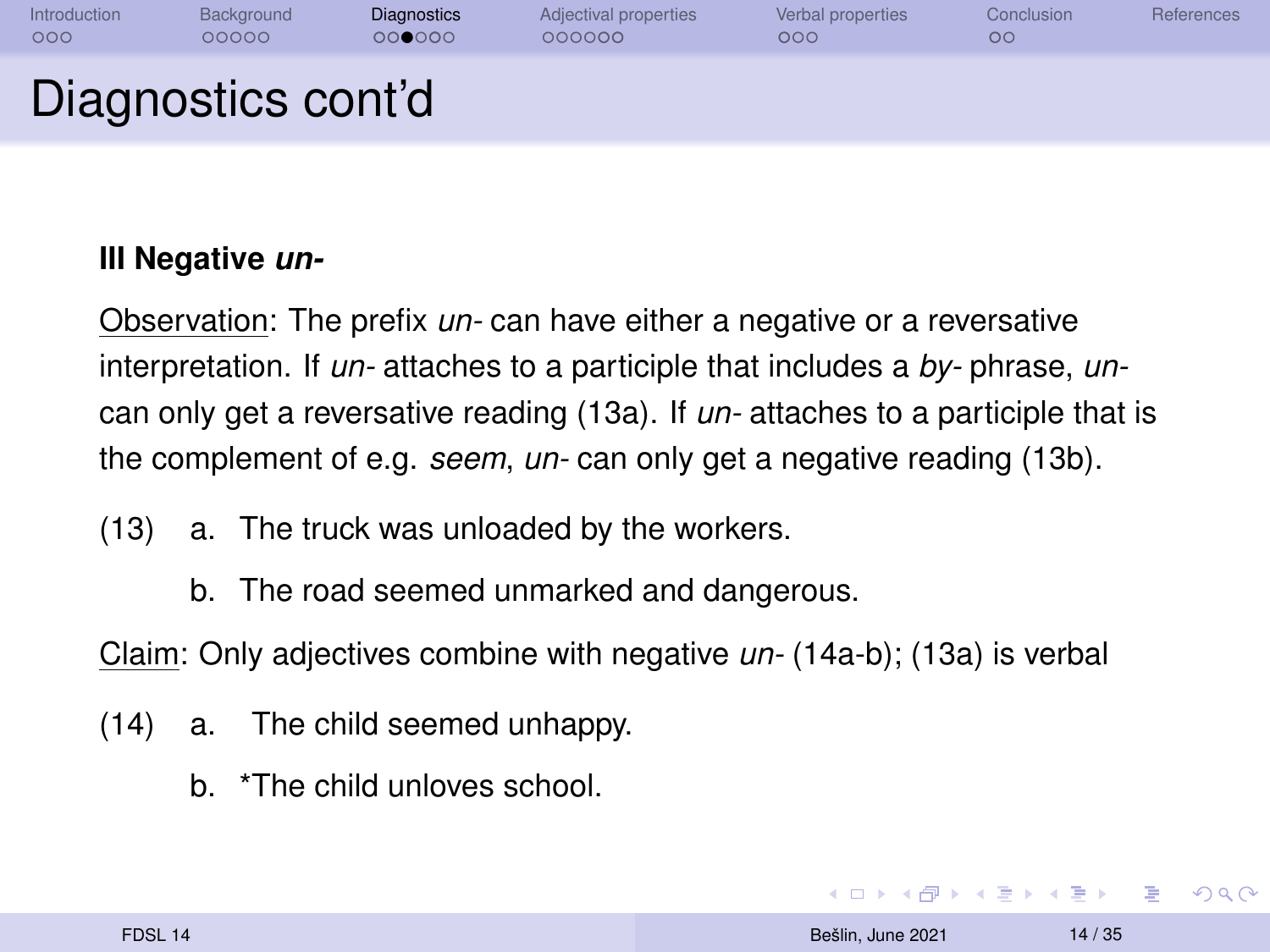| Introduction | Background         | <b>Diagnostics</b> | Adjectival properties | Verbal properties | Conclusion | References |
|--------------|--------------------|--------------------|-----------------------|-------------------|------------|------------|
| 000          | 00000              | 000000             | 000000                | 000               | OO         |            |
|              | Diagnostics cont'd |                    |                       |                   |            |            |

Notice that reversative *un-* requires a change-of-state; it is not available for participles derived from stative verbs (15)

(15) They were unloved (by their parents).

Alternative: The contrast in (13a-b) is expected given the observations that: (i) one *un-* form is shared by the two meanings, (ii) agentive *by-* phrases in English force an eventive interpretation, (iii) *seem* requires stative complements, and (iv) reversative *un-* requires a change-of-state

Crucially, it **does not bear directly on the issue of category membership**.

 $\star$  side note: *an unloaded truck* is ambiguous  $\rightarrow$  it is at least possible for reversative *un-* to appear on a (deverbal) adjective, cf. (13a)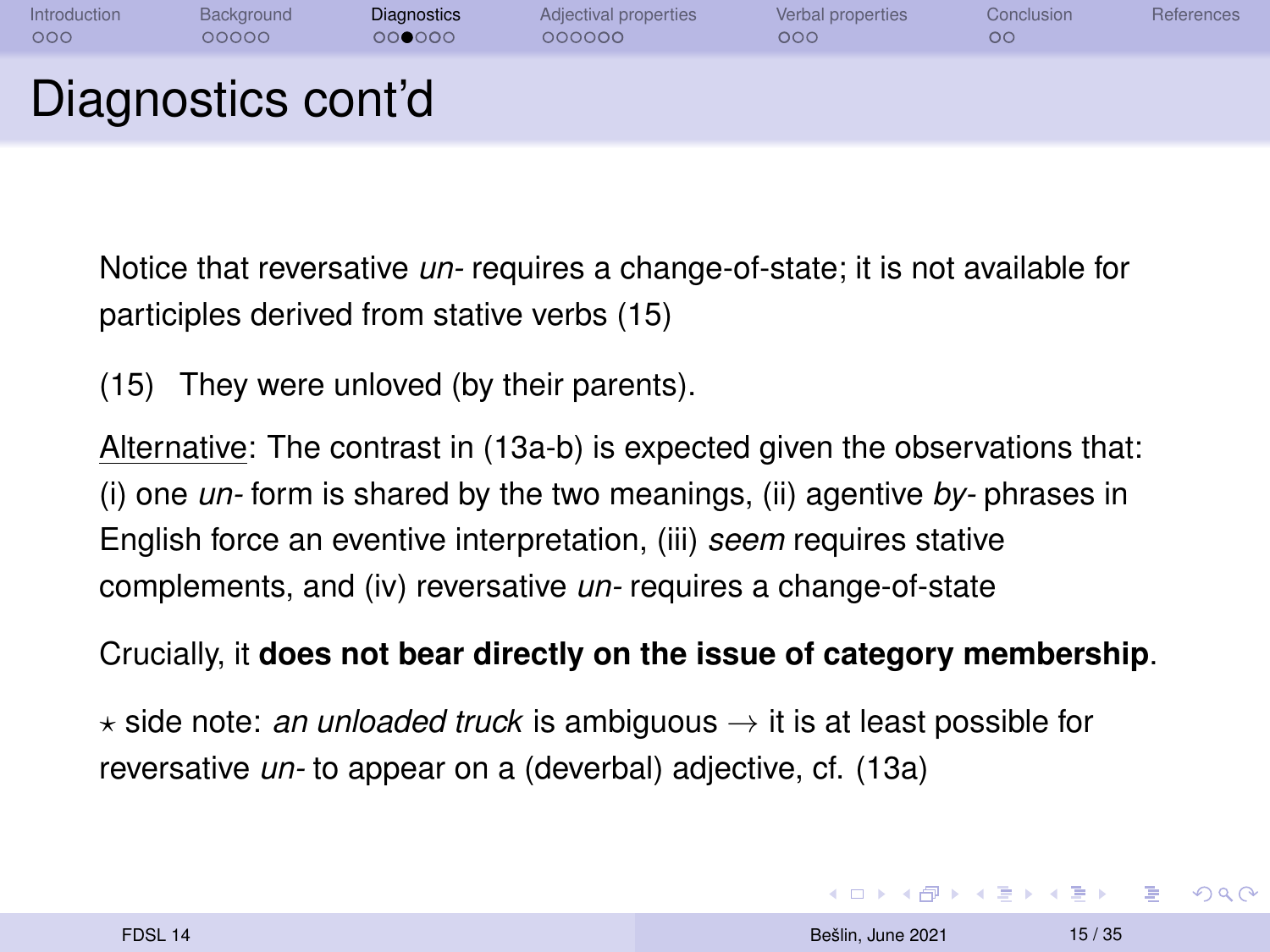| Introduction | Background         | <b>Diagnostics</b> | Adjectival properties | Verbal properties | Conclusion | References |
|--------------|--------------------|--------------------|-----------------------|-------------------|------------|------------|
| 000          | 00000              | 000000             | 000000                | 000               | OO         |            |
|              | Diagnostics cont'd |                    |                       |                   |            |            |

#### **IV Selectional requirements**

Observation: Some passive participles are followed by subcategorized material that is selected (16a). This is impossible with pure adjectives (16b).

- (16) a. John is considered a fool.
	- b. \*John is obvious a fool. Wasow (1977:341)

Claim: The participle in (16a) must be a verb.

Alternative: The observation is empirically unjustified. There is a whole host of adjectives that have selectional requirements, e.g. *proud of X*, *desirous of X*, *angry at X*, *reliant upon X*; see [Merchant 2019.](#page-36-6)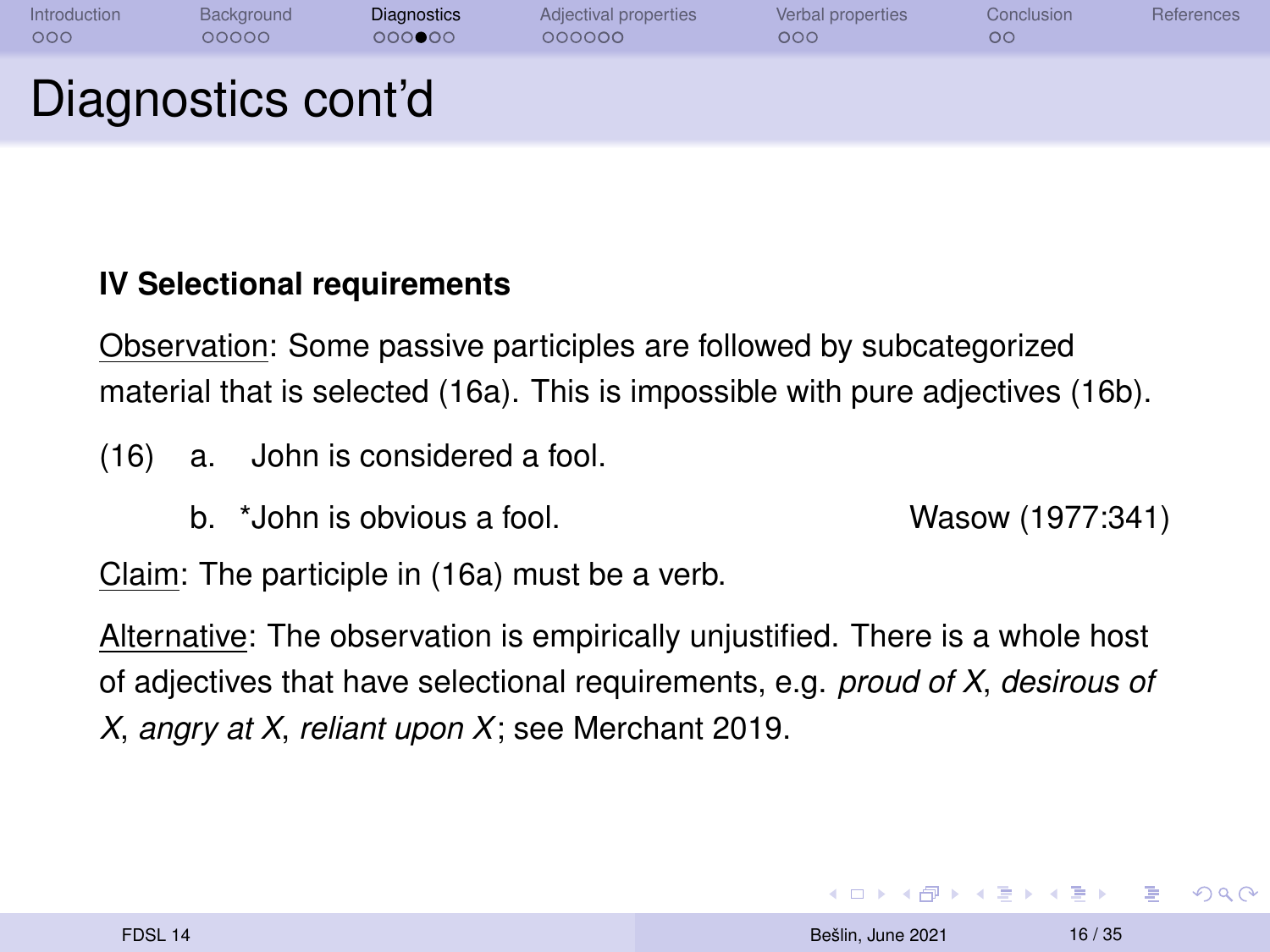| Introduction | Background         | <b>Diagnostics</b> | Adjectival properties | Verbal properties | Conclusion | References |
|--------------|--------------------|--------------------|-----------------------|-------------------|------------|------------|
| 000          | 00000              | 000000             | 000000                | 000               | $\circ$    |            |
|              | Diagnostics cont'd |                    |                       |                   |            |            |

#### **V Degree modifiers**

Observation: Verbs and adjectives cannot be modified by the same type of degree modifiers (17a-b); passive participles allow both (17c).

- (17) a. John very \*(much) respects your family.
	- b. John is very (\*much) fond of your family.
	- c. Your family is very (much) respected.

Claim: The string in (17c) can stem from two derivations, with two different participles: a verb and an adjective.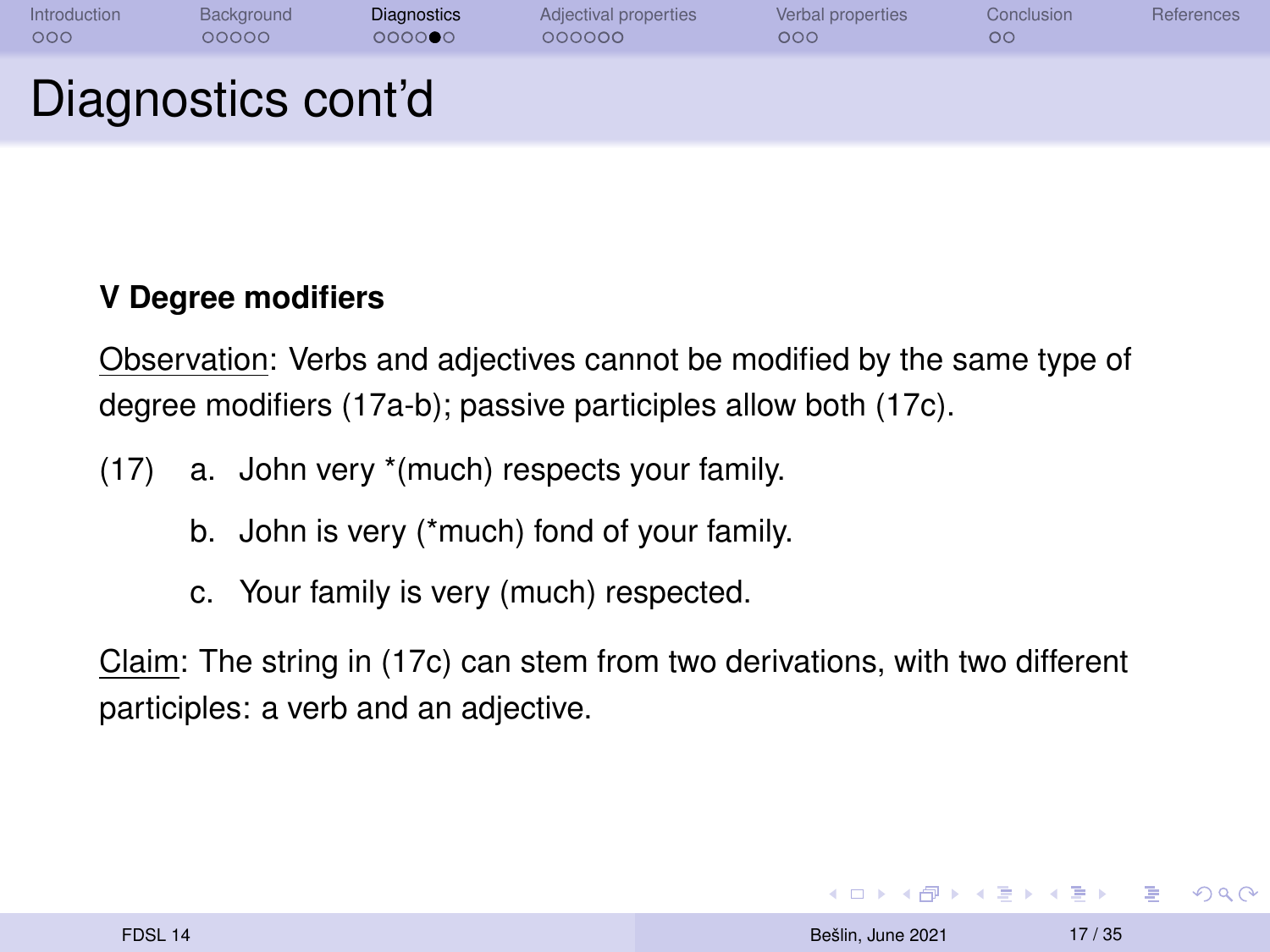| Introduction | Background         | <b>Diagnostics</b> | Adjectival properties | Verbal properties | Conclusion | <b>References</b> |
|--------------|--------------------|--------------------|-----------------------|-------------------|------------|-------------------|
| 000          | 00000              | 000000             | 000000                | 000               | OΟ         |                   |
|              | Diagnostics cont'd |                    |                       |                   |            |                   |

Alternative: The participle is a deverbal adjective in both cases; the two possibilities arise due to different heights of attachment of the modifiers.

The modifier *very* attaches to the adjectival layer, *very much* attaches to one of the verbal layers embedded below.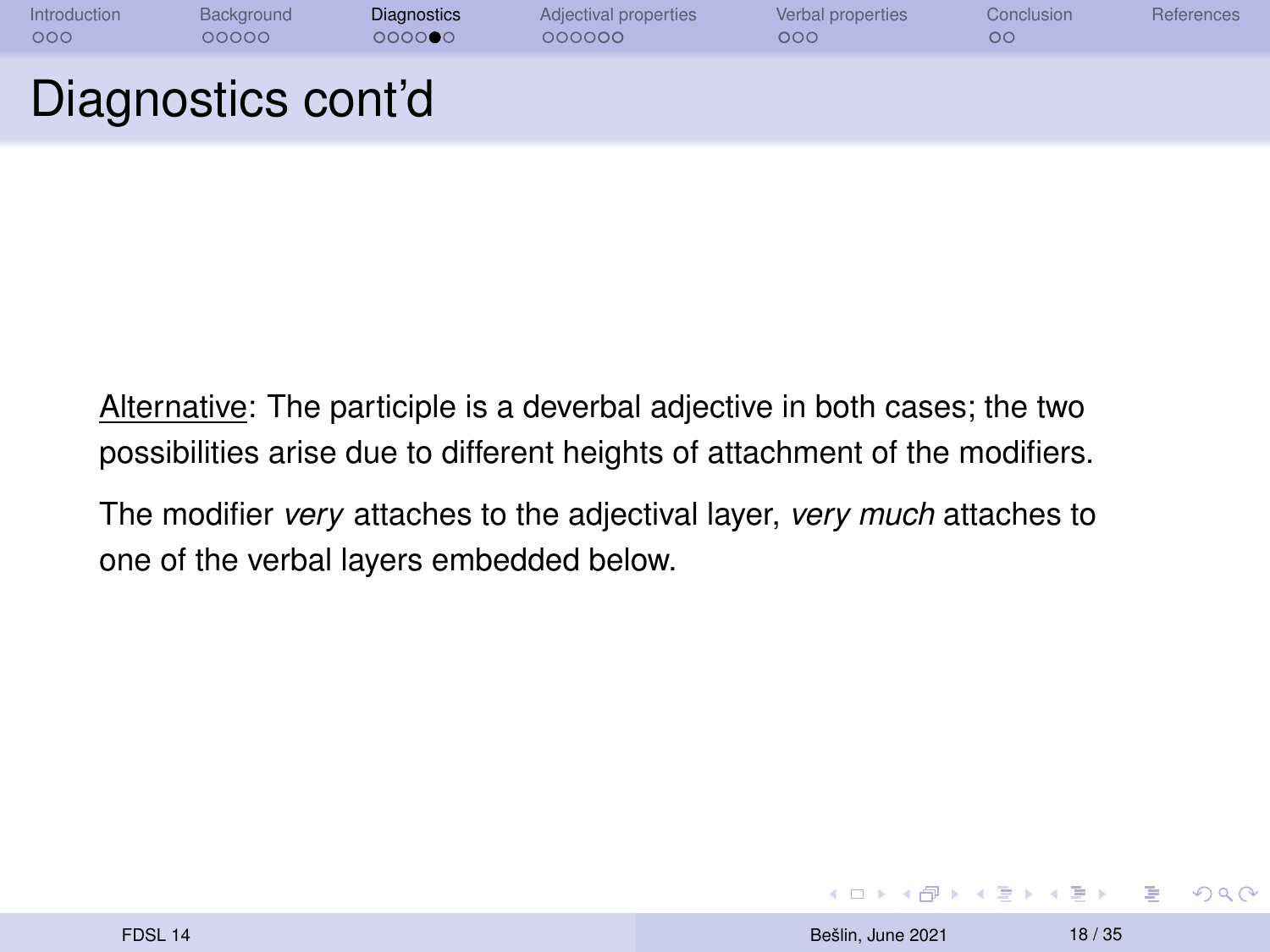| Introduction | Background         | <b>Diagnostics</b> | Adjectival properties | Verbal properties | Conclusion | References |
|--------------|--------------------|--------------------|-----------------------|-------------------|------------|------------|
| 000          | 00000              | 000000             | 000000                | 000               | OΟ         |            |
|              | Diagnostics cont'd |                    |                       |                   |            |            |

Schematically:



 $\left\{ \begin{array}{ccc} 1 & 0 & 0 \\ 0 & 1 & 0 \end{array} \right. \times \left\{ \begin{array}{ccc} 0 & 0 & 0 \\ 0 & 0 & 0 \end{array} \right. \times \left\{ \begin{array}{ccc} 0 & 0 & 0 \\ 0 & 0 & 0 \end{array} \right. \times \left\{ \begin{array}{ccc} 0 & 0 & 0 \\ 0 & 0 & 0 \end{array} \right. \times \left\{ \begin{array}{ccc} 0 & 0 & 0 \\ 0 & 0 & 0 \end{array} \right. \times \left\{ \begin{array}{ccc} 0 & 0 & 0 \\ 0 & 0 & 0 \end$ 

重。  $298$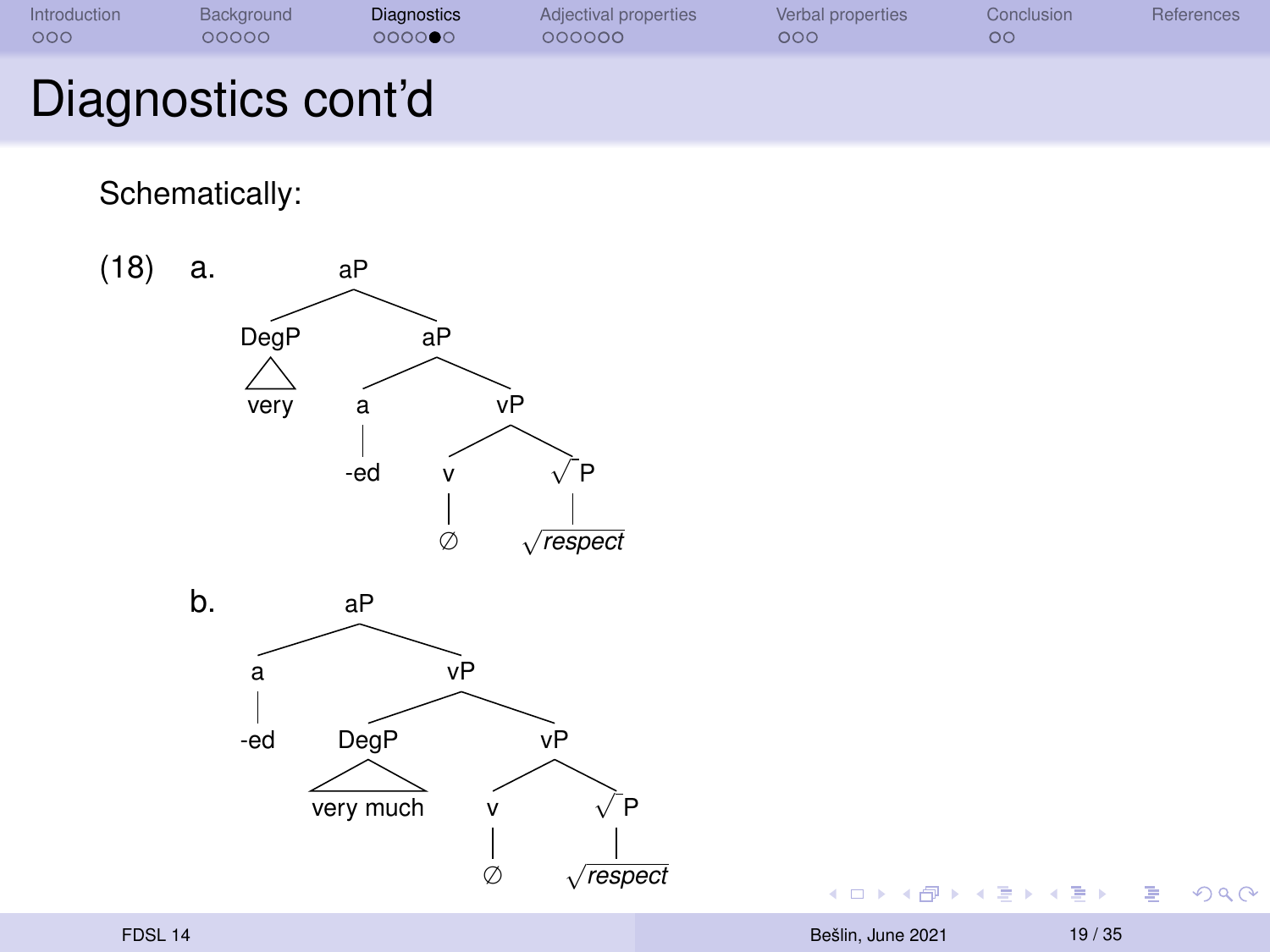| Introduction | Background          | <b>Diagnostics</b> | Adjectival properties | Verbal properties | Conclusion | References |
|--------------|---------------------|--------------------|-----------------------|-------------------|------------|------------|
| 000          | 00000               | 000000             | 000000                | 000               | $\circ$    |            |
|              | <b>Taking stock</b> |                    |                       |                   |            |            |

(i) none of the diagnostics found in the literature seem to successfully identify contexts that host participles and can independently be shown to host verbs, but not adjectives

(ii) we were able to give alternative explanations for why agentive *by*-phrases are unacceptable in certain contexts

This is compatible with the claim that all passive participles are adjectives, but positive evidence is hard to come by in English...

 $\star$  bonus: prenominal participles in German (Rapp 2000)

|  |     |               |  | (19) a. *Der Wein ist vom Kellner eingeschenkt.<br>the wine is by-the waiter | poured |
|--|-----|---------------|--|------------------------------------------------------------------------------|--------|
|  | the | by-the waiter |  | b. der vom Kellner eingeschenkte Wein.<br>poured                             | wine   |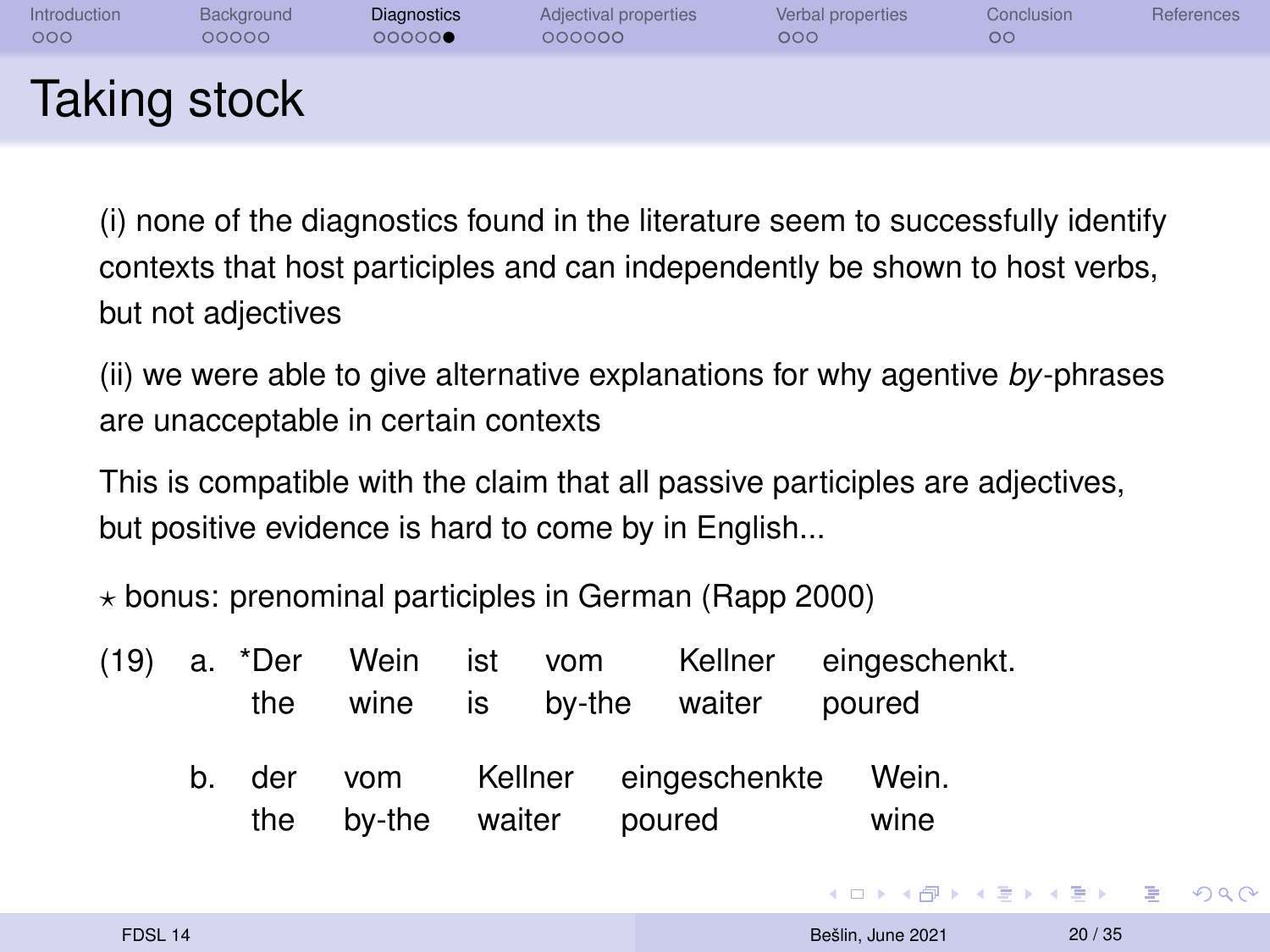<span id="page-20-0"></span>

| Introduction | Background | Diagnostics | Adjectival properties | Verbal properties | Conclusion <sup>1</sup> | References |
|--------------|------------|-------------|-----------------------|-------------------|-------------------------|------------|
| 000          | 20000      | 200000      | 000000                | ೦೦೦               | <b>OC</b>               |            |
|              |            |             |                       |                   |                         |            |

## Category membership: evidence from SC

Passive participles in English and SC have a similar distribution, modulo the fact that SC participles are influenced by some additional factors, in particular the presence/absence/type of aspectual morphology [\(Bešlin 2020a,](#page-34-0) [2020b\)](#page-34-1).

- (20) a. Vaze su svaki dan lomljene od strane huligana. vases were every day broken by side hooligans 'Vases were broken by the hooligans every day'
	- b. Vaze vases su are mi me se SE činile seemed izlomljene. broken 'The vases seemed broken to me'
	- c. izlomljene broken vaze vases 'the broken vases'

 $\equiv$ 

 $2990$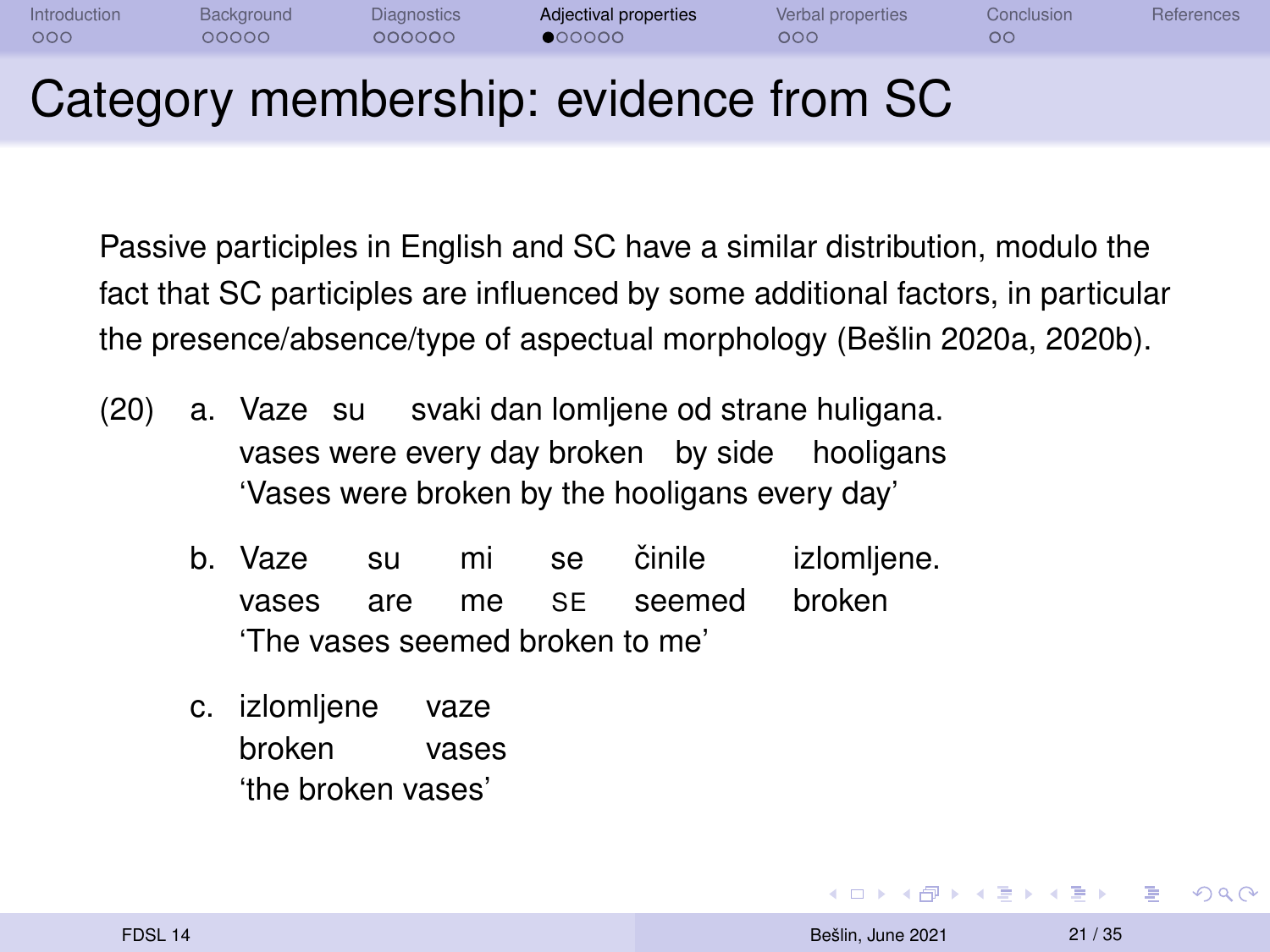| Introduction | Background            | <b>Diagnostics</b> | Adjectival properties | Verbal properties | Conclusion | References |
|--------------|-----------------------|--------------------|-----------------------|-------------------|------------|------------|
| 000          | 00000                 | 000000             | 000000                | 000               | OΟ         |            |
|              | Adjectival properties |                    |                       |                   |            |            |

- $\rightarrow$  Both stative (21a) and eventive (21b) participles are derived using adjectival morphology; cf. (21c), a pure adjective
	- (21) a. Tai telefon mi se činio ošteće-**n**. that telephone me SE seemed damage-**ADJ.MASC.SG** 'That telephone seemed damaged to me'
		- b. Taj sako je kupova-**n** od strane... that jacket was buy-**ADJ.MASC.SG** by side 'That jacket was bought by ...'
		- c. Kraj end ovog this romana je novel is tuža-**n** sad-**ADJ.MASC.SG** 'The end of this novel is sad'

NB: The final vowel on the adjectival stem is epenthetic.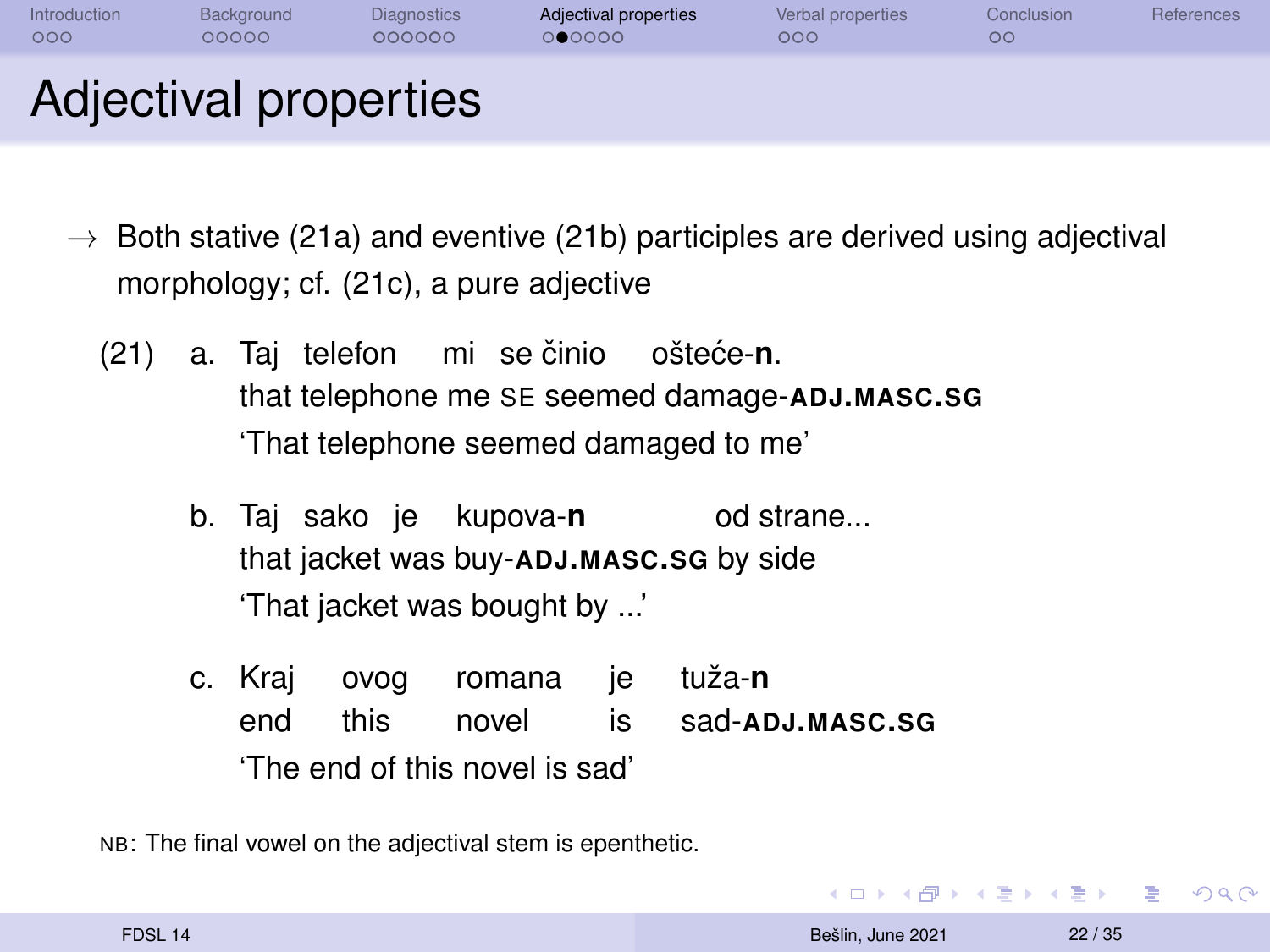| Introduction | Background | Diagnostics | Adjectival properties | Verbal properties | Conclusion | <b>References</b> |
|--------------|------------|-------------|-----------------------|-------------------|------------|-------------------|
| 000          | 00000      | 000000      | 00●000                | 000               | OО         |                   |
| $ -$         |            |             |                       |                   |            |                   |

- $\rightarrow$  Both stative and eventive participles show agreement/concord for case, gender and number features (22a-b); purely verbal forms agree with their subjects only in person and number (22c)
- (22) a. Kuća house**NOM.FEM.SG** je is izgledala looked nespretno clumsily sklepa-n-**a**. build-ADJ-**NOM.FEM.SG** 'The house looked clumsily built'
	- b. Ove these palate palace.**NOM.FEM.PL** su are građe-n-e build-ADJ-**NOM.FEM.PL** od by strane side tajkuna. tycoons 'These palaces were built by tycoons'
	- c. Zajedno together *pro* **1PL** pravi-**mo** make-**1PL** splav. raft 'We are making a raft together'

Þ

 $2990$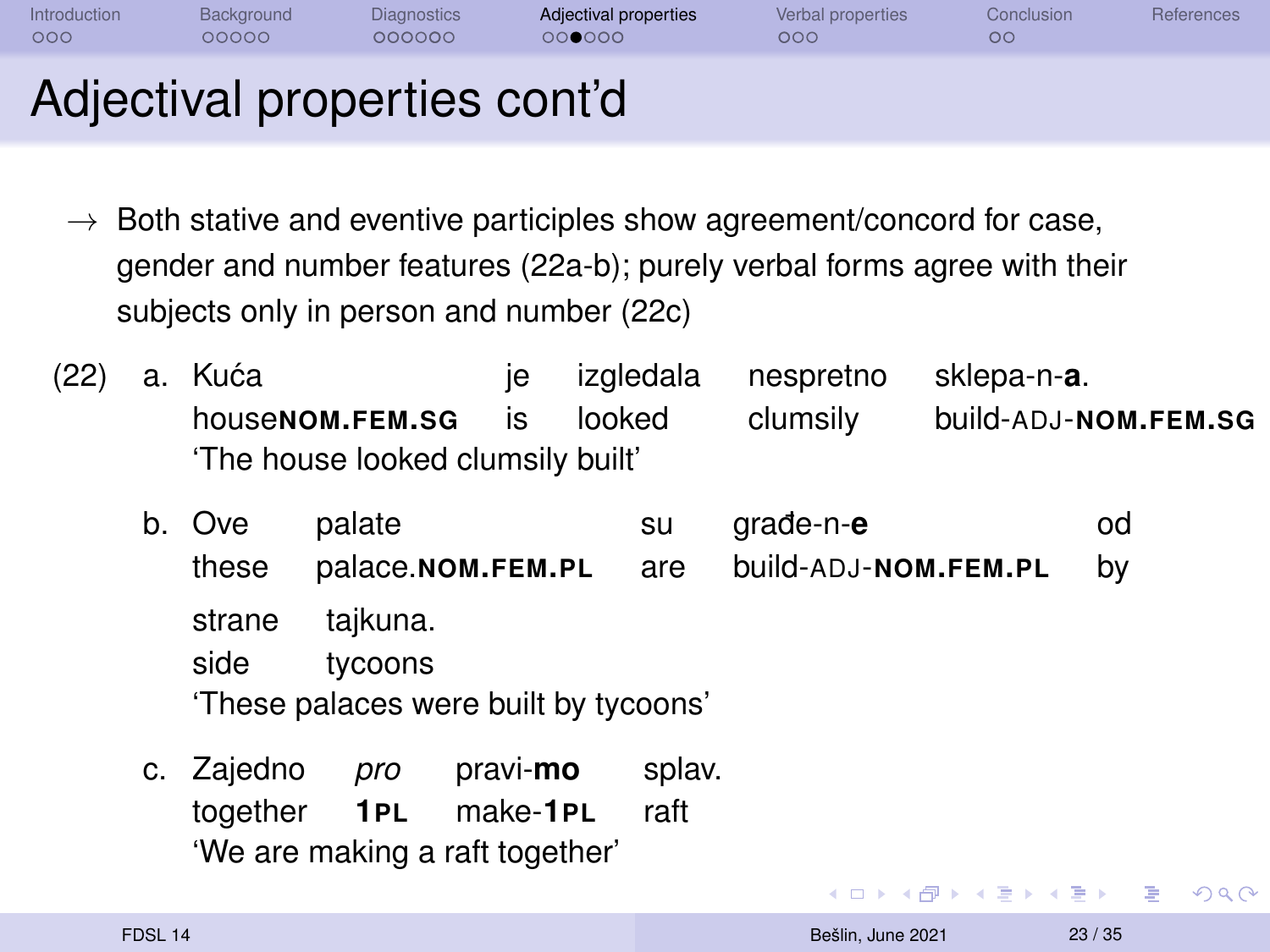[Introduction](#page-1-0) [Background](#page-4-0) [Diagnostics](#page-9-0) **[Adjectival properties](#page-20-0)** [Verbal properties](#page-28-0) [Conclusion](#page-32-0) [References](#page-35-0)  $OO$ 

#### Adjectival properties cont'd

**Note:** The agreement pattern exhibited by SC passive participles in by no means unique; in fact, it is pervasive among Indo-European languages that have agreeing adjectives (see e.g. [Emonds 2006](#page-35-5) for French and German, [Schoorlemmer 1995](#page-36-7) for Russian, [Alexiadou &](#page-34-5) [Anagnostopoulou 2008](#page-34-5) for Greek).

 $\equiv$ 

 $\Omega$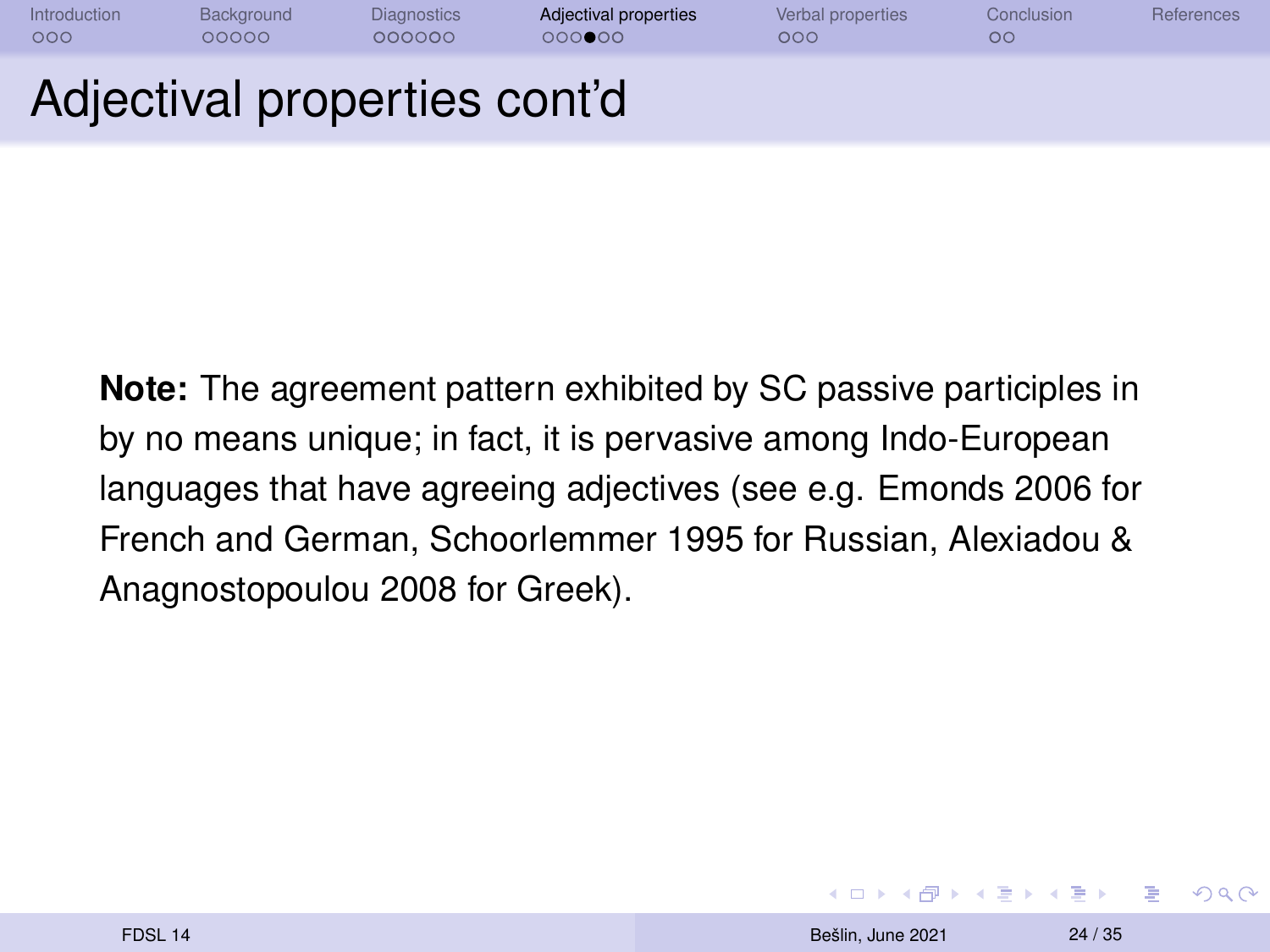| Introduction | Background                                                                                                                                                                                                                                     | <b>Diagnostics</b> | Adjectival properties | Verbal properties | Conclusion | References |
|--------------|------------------------------------------------------------------------------------------------------------------------------------------------------------------------------------------------------------------------------------------------|--------------------|-----------------------|-------------------|------------|------------|
| OOG          | 20000                                                                                                                                                                                                                                          | 000000             | 000000                | 000               | OO         |            |
|              | <b>Contract Contract Contract Contract Contract Contract Contract Contract Contract Contract Contract Contract Co</b><br><b>Contract Contract Contract Contract Contract Contract Contract Contract Contract Contract Contract Contract Co</b> |                    |                       |                   |            |            |

- $\rightarrow$  SC adjectives may appear in the definite (specific) form when used attributively, but not when used predicatively (23); see [Aljovic 2000.](#page-34-6) ´
- (23) a. tuža-n sad-ADJ.INDF sad-ADJ-DEF tuž-n-i dečak boy 'a/the sad boy'
	- b. Ovaj this dečak boy je tuža-n is sad-ADJ.INDF / \*tuž-n-i. sad-ADJ-DEF 'This boy is sad'

 $\equiv$   $\Omega$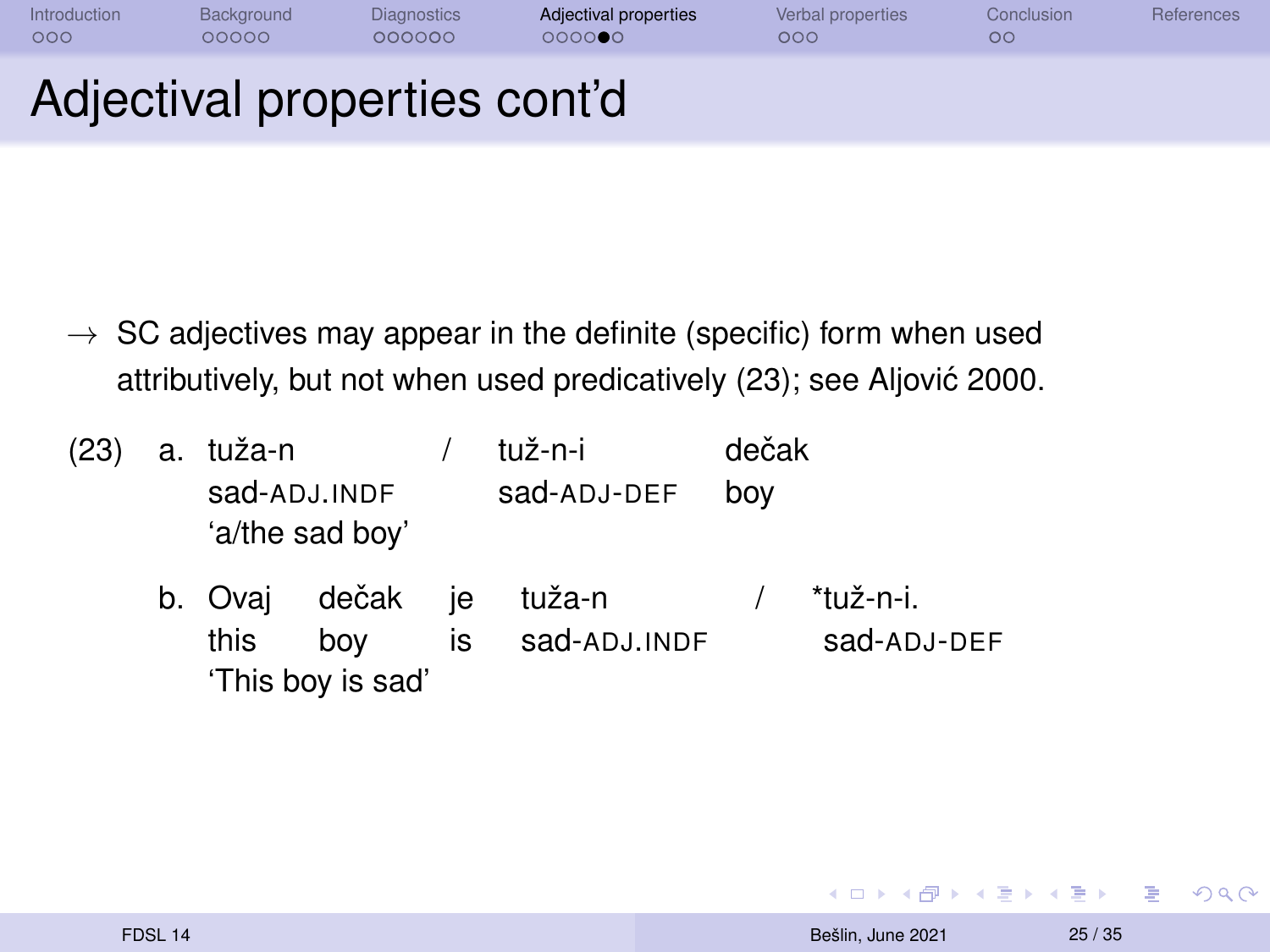| Introduction | Background | <b>Diagnostics</b> | Adjectival properties | Verbal properties | Conclusion | <b>References</b> |
|--------------|------------|--------------------|-----------------------|-------------------|------------|-------------------|
| 000          | 20000      | 000000             | റററററ                 | 000 <sub>1</sub>  | $\circ$    |                   |
|              |            |                    |                       |                   |            |                   |

- Exactly the same restriction is observed by both eventive and stative participles (24)
- $(24)$  a. isključe-n $(-i)$ turn\_off-ADJ-(DEF) stove šporet / malterisa-n(-i) plaster-ADJ(-DEF) zid wall 'a/the turned off stove / plastered wall'
	- b. Šporet stove mi se na trenutak učinio me SE on moment seemed isključe-n(\*-i). turn\_off-ADJ(-DEF) 'For a moment, the stove seemed turned off to me'
	- c. Zid je malterisan(-\*i) od wall is plaster-ADJ-(DEF) by strane side volontera. volunteers 'The wall was plastered by volunteers'

 $\left\{ \begin{array}{ccc} 1 & 0 & 0 \\ 0 & 1 & 0 \end{array} \right.$ 

(B)  $2990$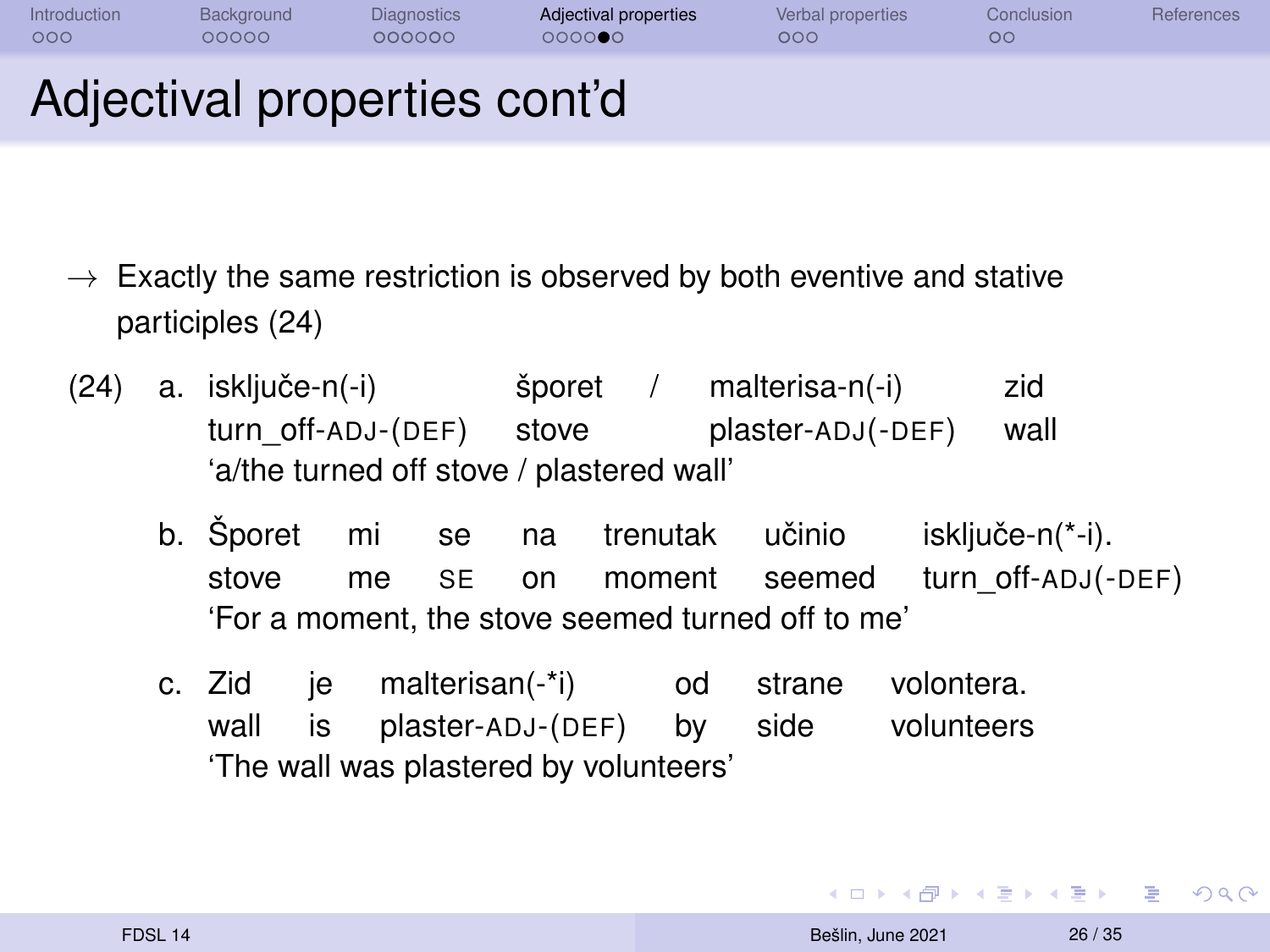| Introduction | Background | <b>Diagnostics</b> | Adjectival properties | Verbal properties | Conclusion | <b>References</b> |
|--------------|------------|--------------------|-----------------------|-------------------|------------|-------------------|
| 000          | 20000      | 000000             | 000000                | 000 <sub>o</sub>  | OΟ         |                   |
|              |            |                    |                       |                   |            |                   |

- $\rightarrow$  Both eventive and stative participles can undergo comparison, and form the superlative with the prefix *naj-*, as in (25).
- (25) a. Ova aplikacija this app je is naj-korišten-ij-a SUP-used.IMPF-CMPR-FEM.SG od by strane side tinejdžera. teenagers 'This app was (the) most used by teenagers'
	- b. Njene her oči su se eyes is SE činile seemed naj-na-šminkan-ij-e. SUP-PF-made\_up-CMPR.FEM.PL 'Her eyes seemed (the) most made-up'

**KORK (FRANCISCO)** 

 $QQ$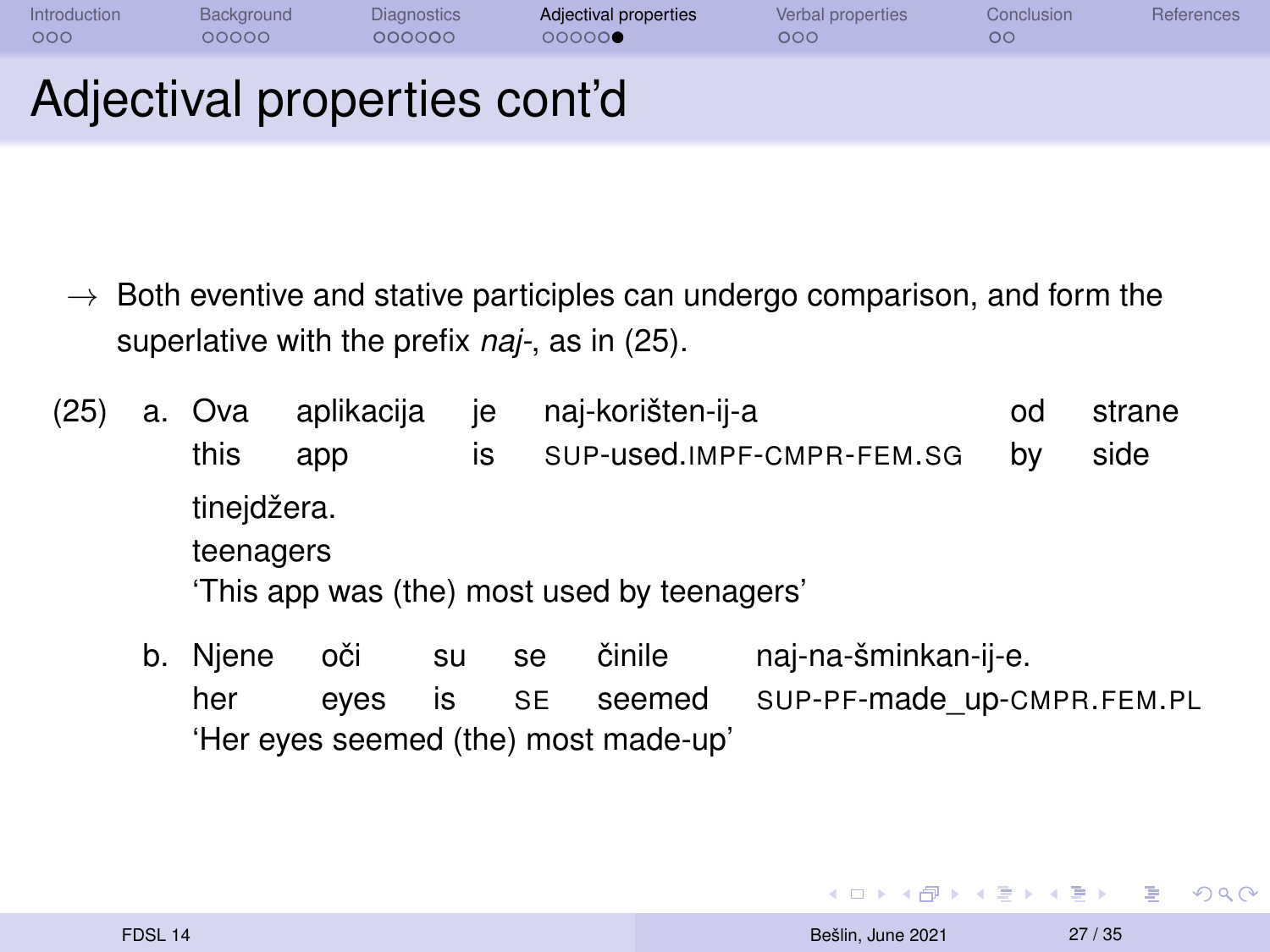| Introduction | Background | Diagnostics | Adjectival properties | Verbal properties | Conclusion | <b>References</b> |
|--------------|------------|-------------|-----------------------|-------------------|------------|-------------------|
| 000          | 20000      | 200000      | 000000                | 200               | OΟ         |                   |
| . .          |            | . .         | . .                   |                   |            |                   |

- $\rightarrow$  This makes both of them like adjectives (26a), but unlike finite verbs, which may only express superlativity with the adverb *najviše* 'the most' (26b)
- (26) a. Ova this devojčica je naj-opasn-ij-a. girl is SUP-dangerous-CMPR-FEM.SG 'This girl is the most dangerous'
	- b. Tinejdžeri teenagers najviše the\_most use-3PL korist-e/ \*naj-korist-e SUP-use-3PL ovu this aplikaciju. app 'Teenagers use this app (the) most'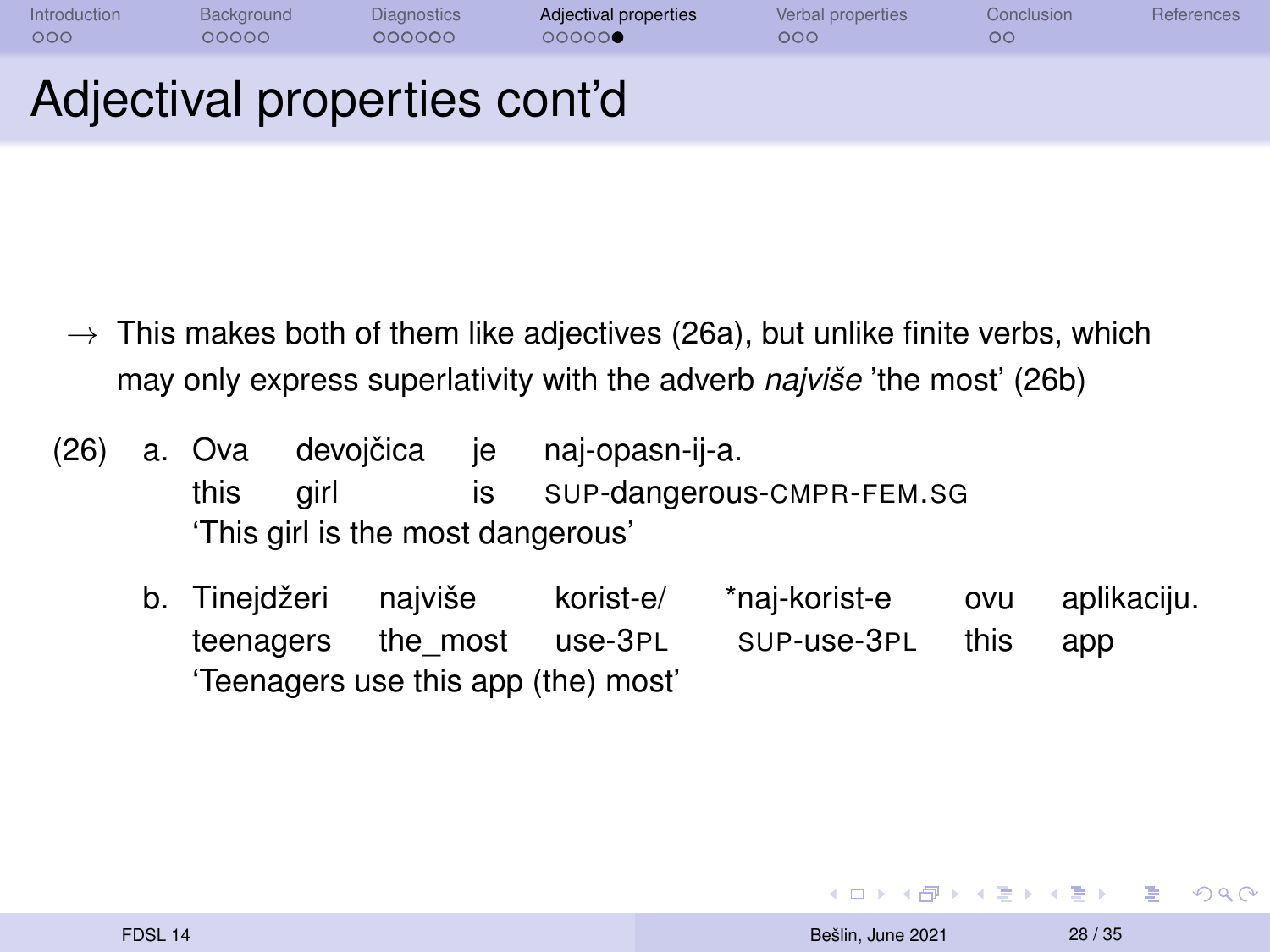<span id="page-28-0"></span>

| Introduction | Background        | <b>Diagnostics</b> | Adjectival properties | Verbal properties | Conclusion | References |
|--------------|-------------------|--------------------|-----------------------|-------------------|------------|------------|
| 000          | 00000             | 000000             | 000000                | 000               | $\circ$    |            |
|              | Verbal properties |                    |                       |                   |            |            |

- $\rightarrow$  There is a clear correlation between the theme vowel on the infinitive, and the vowel on the passive participle stem:
	- (27) a. *gled-a-ti* 'watch' *gled-a-n* 'watched' b. *šut-nu-ti* 'kick' *šut-nu-t* 'kicked' c. *vol-e-ti* 'love' *volj-e-n* 'loved' d. *uc-i-ti ˇ* 'teach' *uc-e-n ˇ* 'taught' e. *pas-*∅*-ti* 'graze' *pas-e-n* 'grazed'
- $\rightarrow$  The theme vowel is not sensitive to the phonological properties of the word form (cf. *gled-a-n*, *gled-a-n-a*, *gled-a-n-o*)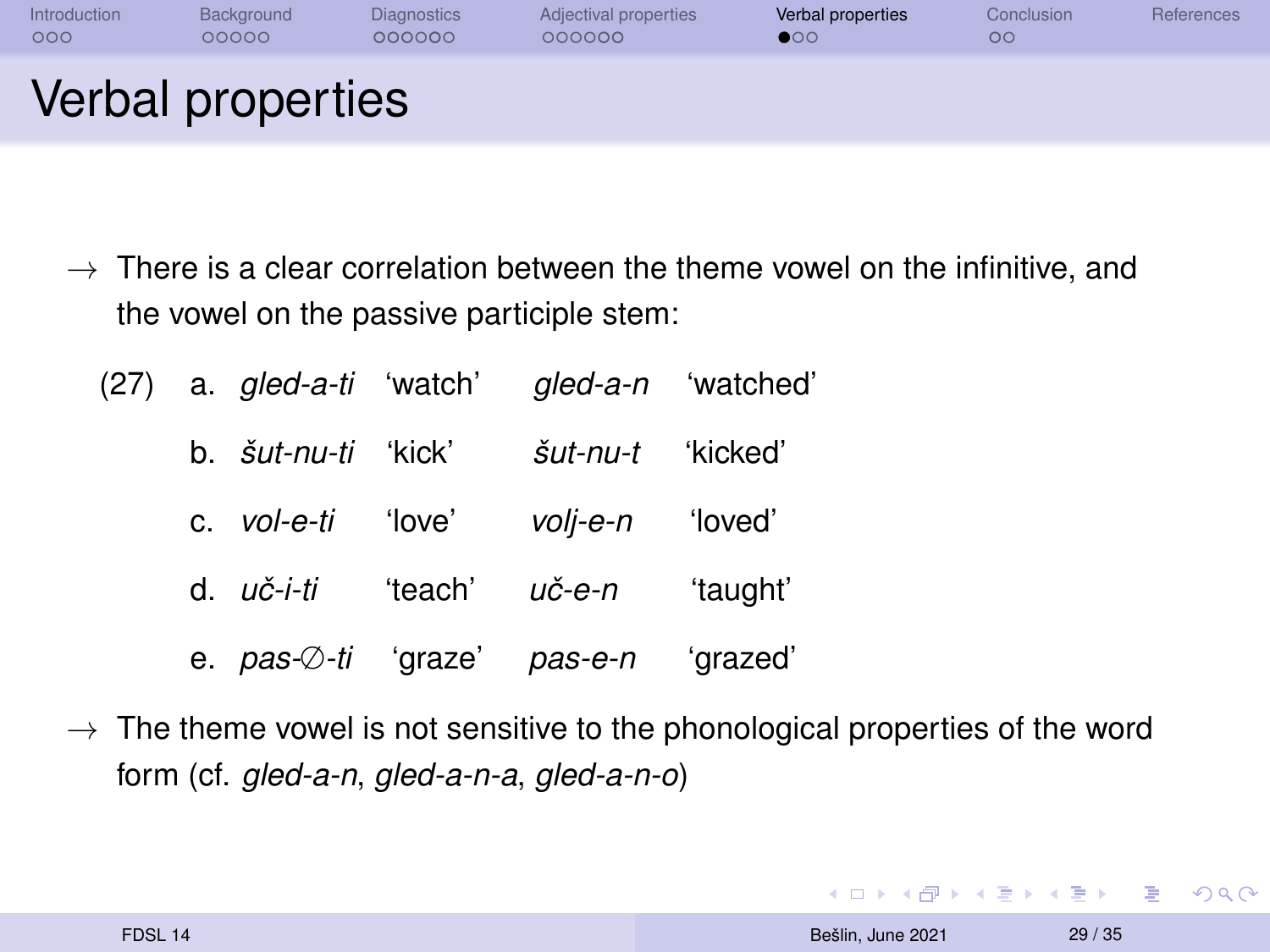| Introduction | Background | <b>Diagnostics</b>       | Adjectival properties | Verbal properties | Conclusion | References |
|--------------|------------|--------------------------|-----------------------|-------------------|------------|------------|
| 000          | 00000      | 000000                   | 000000                | $\bullet$ 00      | OΟ         |            |
|              |            | Verbal properties cont'd |                       |                   |            |            |

 $\rightarrow$  Slavic theme vowels have been proposed to be exponents of the verbalizing head, *v* [\(Svenonius 2004,](#page-36-8) [Caha & Ziková 2016,](#page-34-7) [Biskup 2019\)](#page-34-8), because they attach to clearly non-verbal forms to produce verbs (e.g. *crven* 'red'/*crven-i-ti* 'red-V-INF') and may signal argument structure changes in verbs (e.g. *crven-i-ti* 'make red' vs. *crven-e-ti* 'become red').

**KORK (FRANCIST)** 

 $QQ$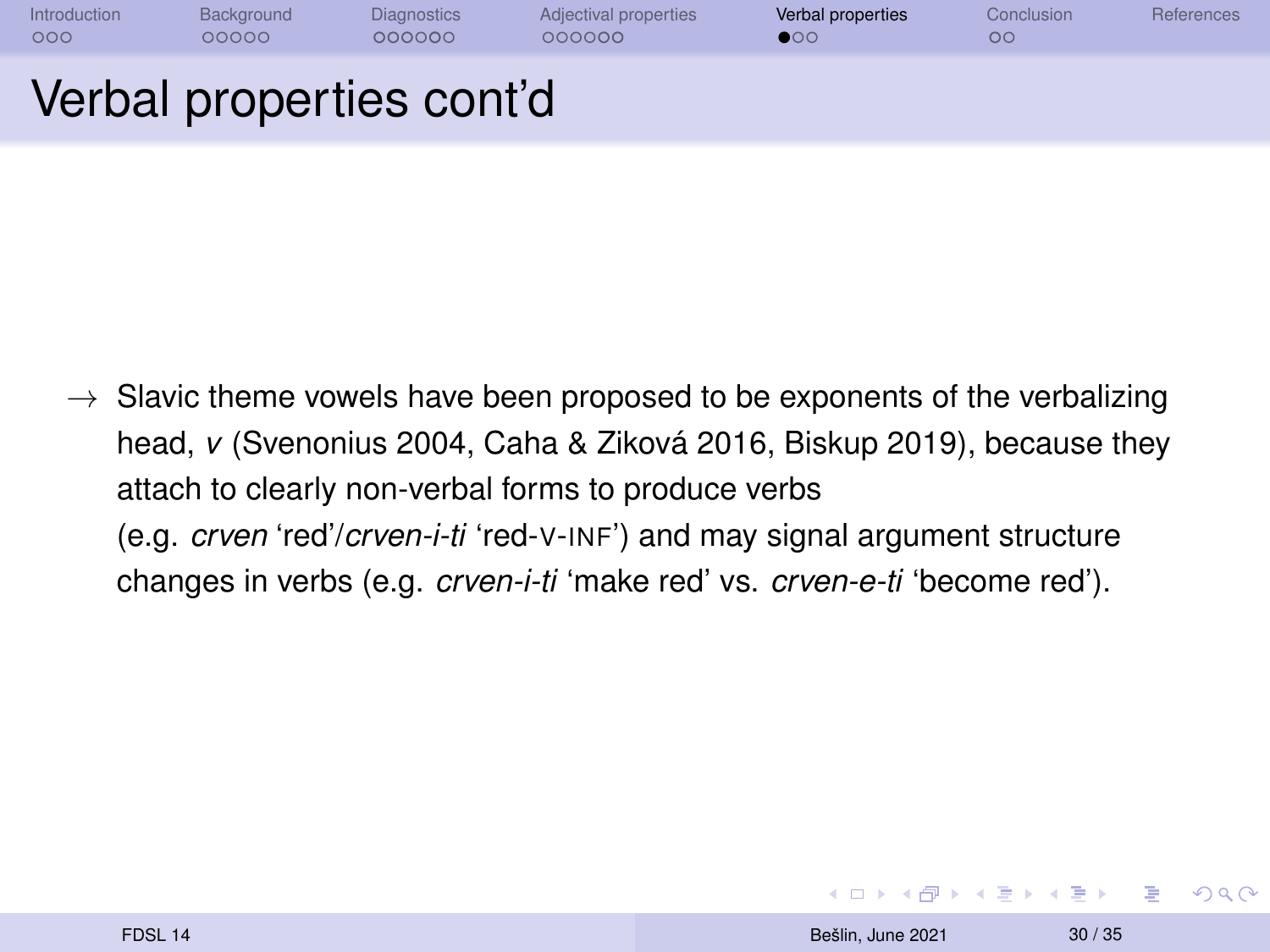| Introduction | Background        | <b>Diagnostics</b> | Adjectival properties | Verbal properties     | Conclusion | References |
|--------------|-------------------|--------------------|-----------------------|-----------------------|------------|------------|
| 000          | 00000             | 000000             | 000000                | $\circ \bullet \circ$ | ОC         |            |
|              | Verbal properties |                    |                       |                       |            |            |

 $\rightarrow$  Aspectual morphology (28), including superlexical prefixes (28b)

|  |        | (28) a. Kupola je o-slik-a-va-n-a |                                                          | od |
|--|--------|-----------------------------------|----------------------------------------------------------|----|
|  | dome   |                                   | $is$ (PERF)-painted(IMPF)-V-(SI)-A-NOM.F.SG              | bv |
|  | strane | talentovanih                      | umetnika.                                                |    |
|  | side   | talented                          | artists                                                  |    |
|  |        |                                   | 'The dome was (being) painted by (the) talented artists' |    |

b. Trake ribbons su are (se činile) is-pre-savi-ja-n-e. (SE seemed) CUM-PRE-fold-SI-A-FEM.PL 'The ribbons were/seemed folded in their totality'

 $\left\{ \begin{array}{ccc} 1 & 0 & 0 \\ 0 & 1 & 0 \end{array} \right.$ 

 $\equiv$   $\Omega Q$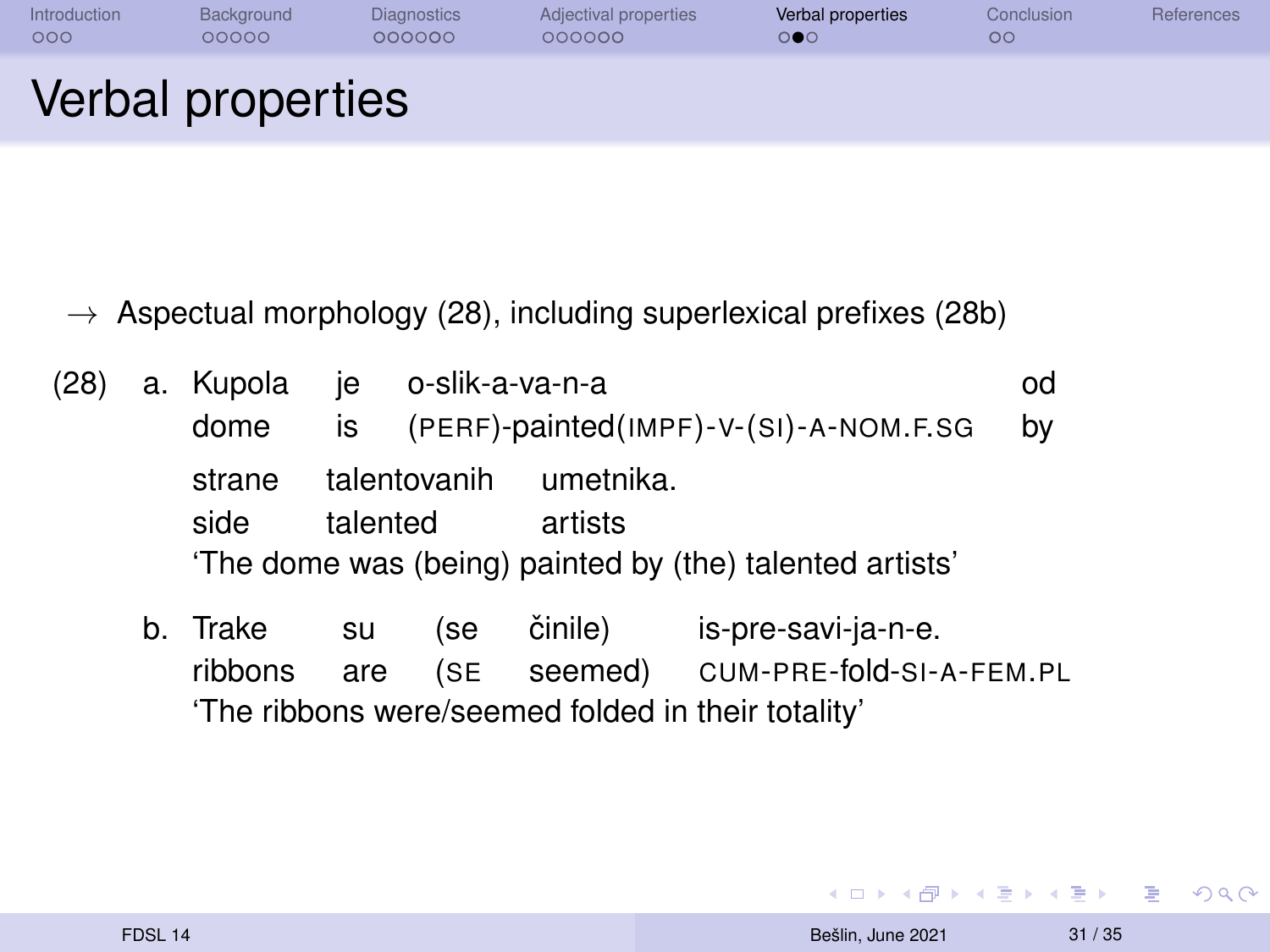| Introduction | Background        | <b>Diagnostics</b> | Adjectival properties | Verbal properties | Conclusion | References |
|--------------|-------------------|--------------------|-----------------------|-------------------|------------|------------|
| 000          | 00000             | 000000             | 000000                | ಂ∙                | OΟ         |            |
|              | Verbal properties |                    |                       |                   |            |            |

- $\rightarrow$  Modification by manner adverbs and agentive phrases (29)
- (29) Sala hall mi me se SE činila seemed nedavno recently maestralno masterfully oslikana painted od by strane side tvog your omiljenog favorite umetnika. artist *lit.* 'The dome seemed recently/masterfully painted by your favorite artist'

 $\equiv$   $\Omega Q$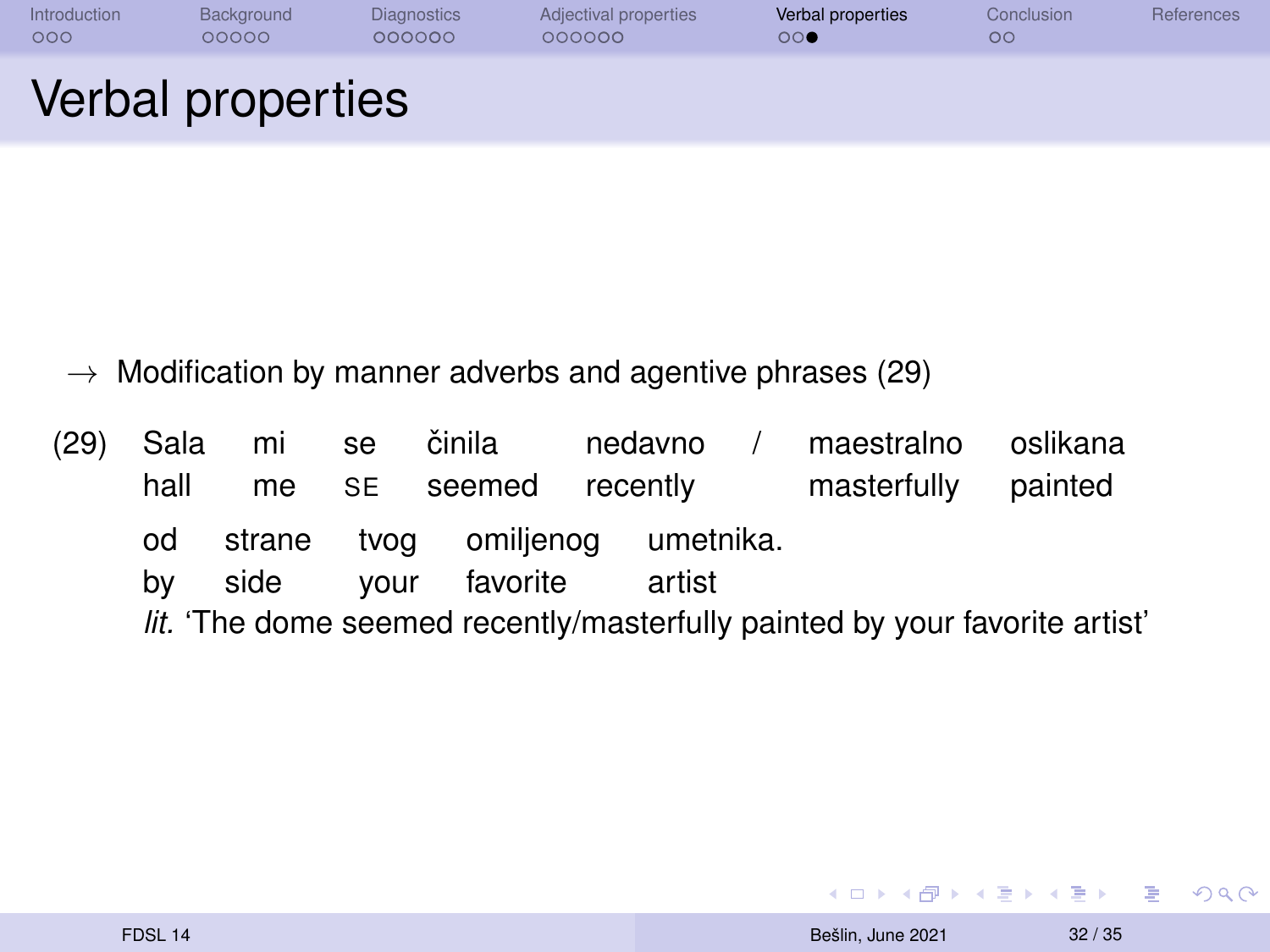<span id="page-32-0"></span>

| Introduction | Background  | <b>Diagnostics</b> | Adjectival properties | Verbal properties | Conclusion | <b>References</b> |
|--------------|-------------|--------------------|-----------------------|-------------------|------------|-------------------|
| 000          | 00000       | 000000             | 000000                | 000               | $\bullet$  |                   |
|              | Wrapping up |                    |                       |                   |            |                   |

- The original reasons for assuming an adjectival/verbal contrast for participles do not hold up to scrutiny
- The characteristics of passive participles in a number of languages can be accommodated if we treat them as adjectives which embed (varying amounts of) verbal structure
- The differences we observe between eventive and stative participles must have a different source
- being an adjective  $\neq$  being stative; where does the stativity of root-derived adjectives come from?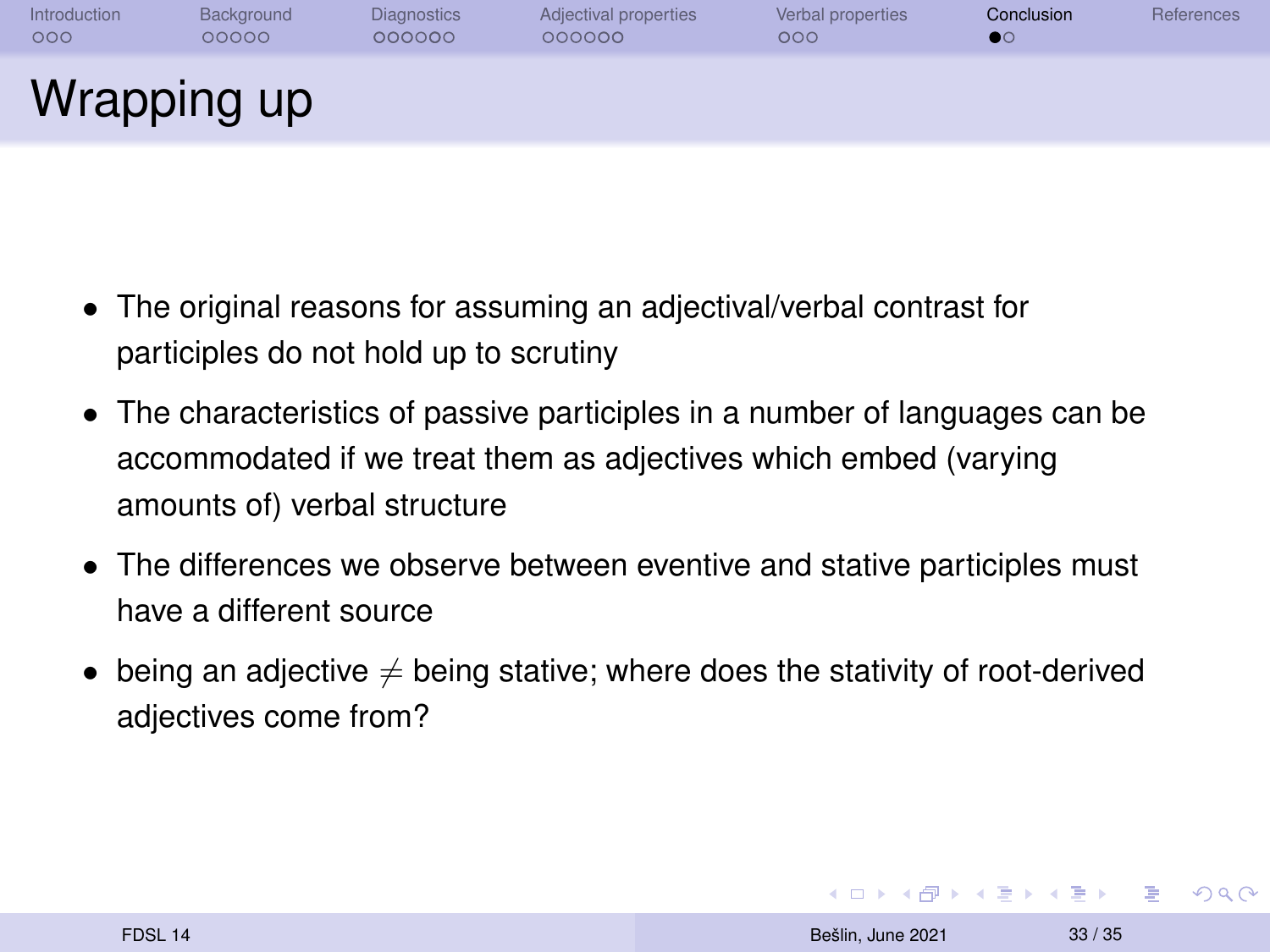| Introduction | Background | <b>Diagnostics</b> | Adjectival properties | Verbal properties | Conclusion | References |
|--------------|------------|--------------------|-----------------------|-------------------|------------|------------|
| 000          | 20000      | 200000             | 000000                | 000               |            |            |

## Thank you!

 $\equiv$  990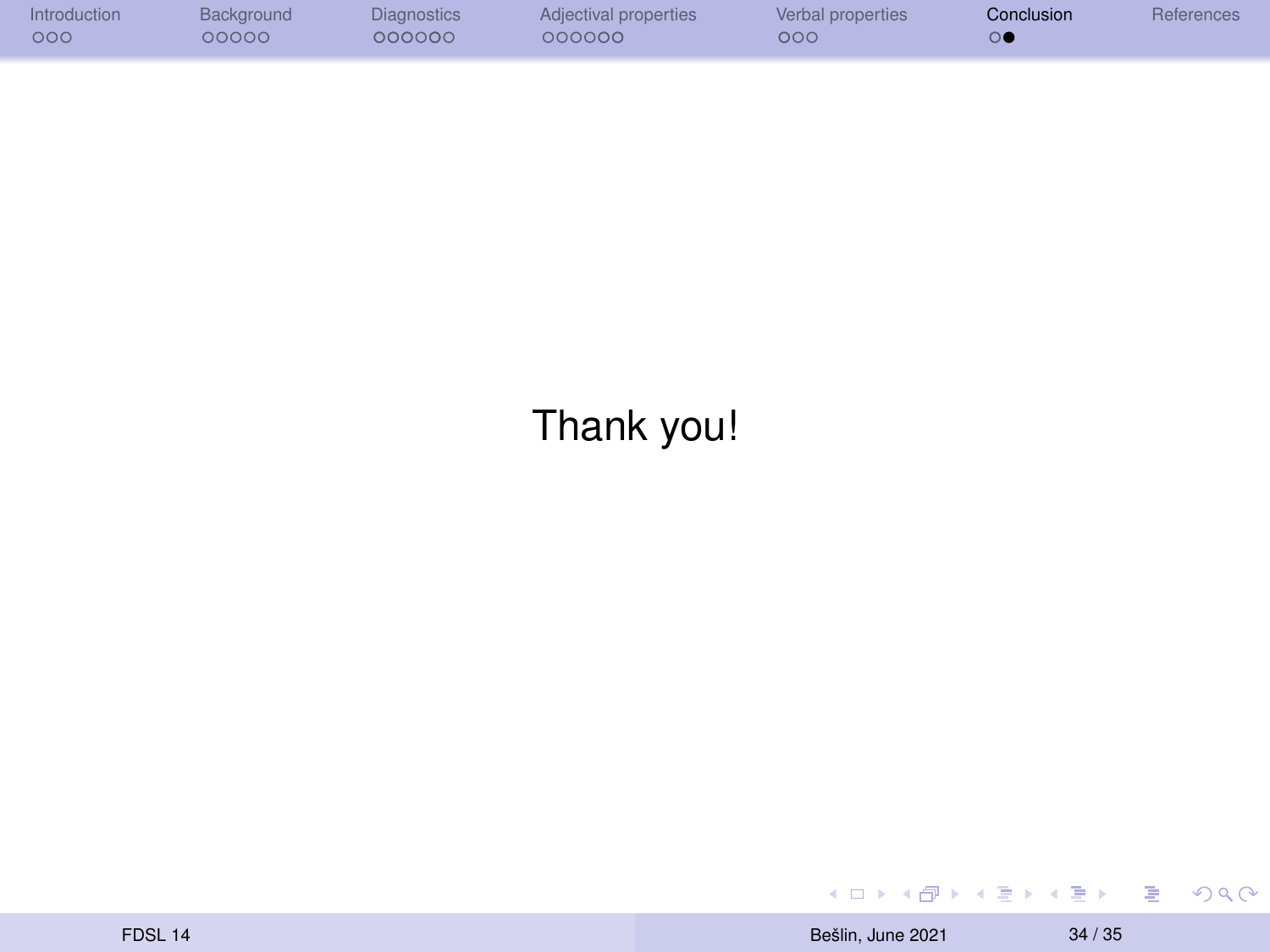| Introduction<br>Adjectival properties<br>Verbal properties<br>Diagnostics<br>Conclusion<br><b>Background</b><br>000<br>000000<br>00000<br>000000<br>000 <sub>1</sub><br>$\circ$ |  | References |
|---------------------------------------------------------------------------------------------------------------------------------------------------------------------------------|--|------------|
|---------------------------------------------------------------------------------------------------------------------------------------------------------------------------------|--|------------|

#### **References**

- <span id="page-34-5"></span>Alexiadou, Artemis & Elena Anagnostopoulou. 2008. Structuring participles. In C. Chang & H. Haynie (eds.), *Proceedings of the 26th West Coast Conference on Formal Linguistics*, 33–41. Somerville, MA: Cascadilla Proceedings Project.
- <span id="page-34-3"></span>Alexiadou, Artemis, Berit Gehrke & Florian Schäfer. 2014. The argument structure of adjectival participles revisited. *Lingua* 149. 118–138.
- <span id="page-34-6"></span>Aljović, Nadira, 2000. *Recherches sur la morpho-syntaxe du groupe nominal en serbo-croate*: Université de Paris 8 dissertation.
- <span id="page-34-0"></span>Bešlin, Maša. 2020a. What's in a name? Tthe syntax of passive participles Available: [https://www.masabeslin.com/assets/pdf/beslin\\_sls\\_handout.pdf](https://www.masabeslin.com/assets/pdf/beslin_sls_handout.pdf).
- <span id="page-34-1"></span>Bešlin, Maša. 2020b. Encoding the eventive/resultative/stative distinction on passive participles cross-linguistically Available:

[https://www.masabeslin.com/assets/pdf/beslin\\_sinfonija\\_handout.pdf](https://www.masabeslin.com/assets/pdf/beslin_sinfonija_handout.pdf).

- <span id="page-34-8"></span>Biskup, Petr. 2019. *Prepositions, case and verbal prefixes: The case of Slavic*. Amsterdam: John Benjamins.
- <span id="page-34-2"></span>Bresnan, Joan. 1982. The passive in lexical theory. In J. Bresnan (ed.), *The Mental Representation of Grammatical Relations*, 3–86. Cambridge, MA: MIT Press.
- <span id="page-34-4"></span>Bruening, Benjamin. 2014. Word formation is syntactic: Adjectival passives in English. *Natural Language & Linguistic Theory* 32(2). 363–422.
- <span id="page-34-7"></span>Caha, Pavel & Markéta Ziková. 2016. Vowel length as evidence for a distinction between free and bound prefixes in Czech. *Acta Linguistica Hungarica* 63(3). 331–377.

**KORK (FRANCIST)** 

 $2990$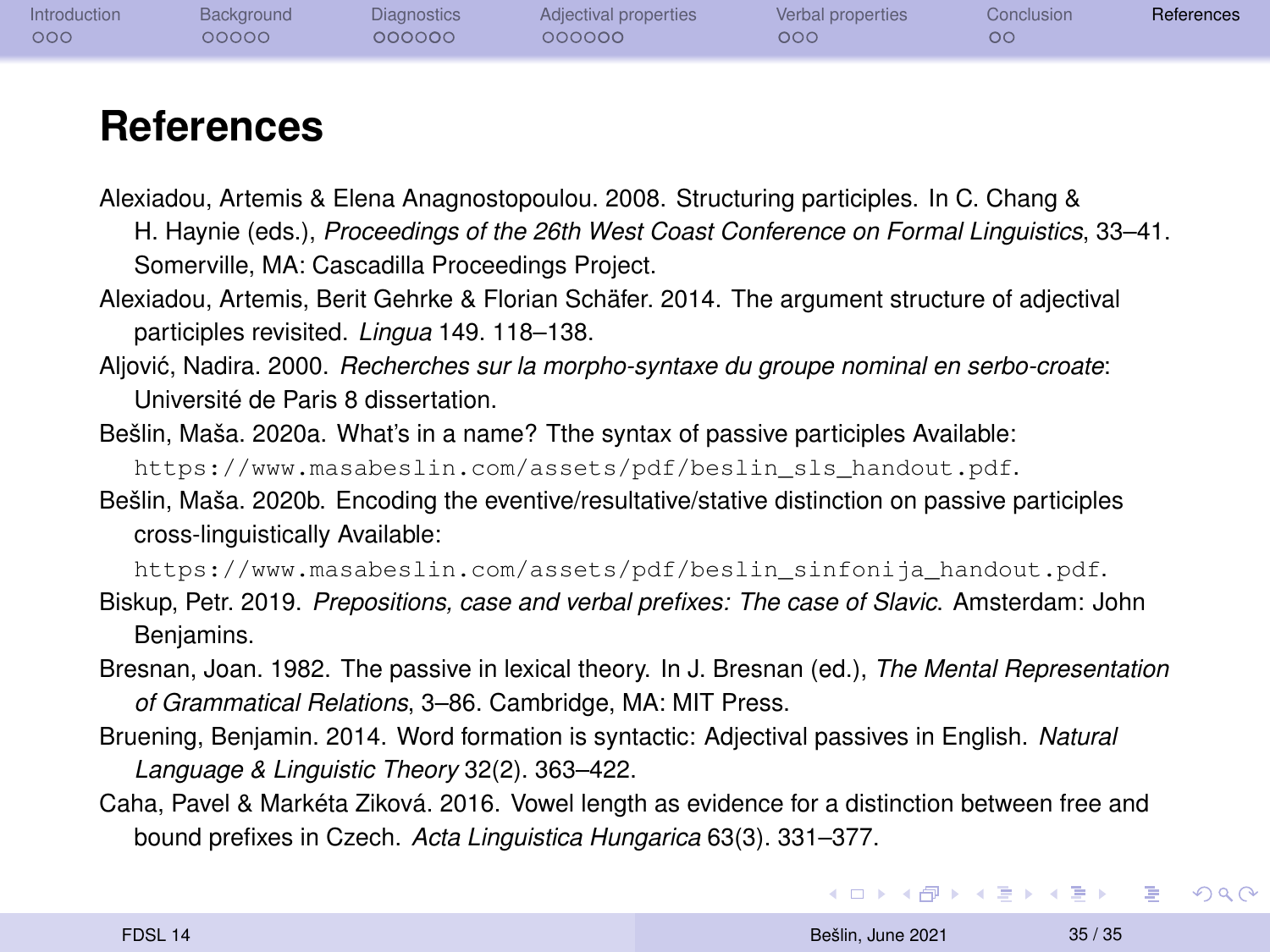<span id="page-35-0"></span>

| Introduction | Background | <b>Diagnostics</b> | Adjectival properties | Verbal properties | Conclusion | References |
|--------------|------------|--------------------|-----------------------|-------------------|------------|------------|
| 000          | 00000      | 000000             | 200000                | 000               | OC         |            |

- <span id="page-35-8"></span>Embick, David. 2004. On the structure of resultative participles in English. *Linguistic Inquiry* 35(3). 355–392.
- <span id="page-35-5"></span>Emonds, Joseph. 2006. Adjectival passives: The construction in the iron mask. In H. van Riemsdijk M. Everaert & B. Hollebrandse (eds.), *The Blackwell Companion to Syntax*, 16–60. Malden, MA: Blackwell.
- <span id="page-35-4"></span>Freidin, Robert. 1975. The analysis of passives. *Language* 384–405.
- <span id="page-35-7"></span>Gehrke, Berit & Cristina Marco. 2014. Different by-phrases with adjectival and verbal passives: Evidence from Spanish corpus data. *Lingua* 149. 188–214.
- <span id="page-35-9"></span>Halle, Morris & Alec Marantz. 1993. Distributed morphology and the pieces of inflection. In K. Hale & S. J. Keyser (eds.), *The view from building 20*, 111–176. Cambridge:MA: MIT Press.
- <span id="page-35-3"></span>Horvath, Julia & Tal Siloni. 2008. Active lexicon: Adjectival and verbal passives. In G. Danon
	- S. Armon-Lotem & S. Rothstein (eds.), *Current issues in generative Hebrew linguistics*, 105–134. Amsterdam: John Benjamins.
- Kratzer, Angelika. 1996. Severing the external argument from its verb. In J. Rooryk & L. Zaring (eds.), *Phrase structure and the lexicon*, 109–137. Dordrecht: Kluwer.
- <span id="page-35-2"></span>Kratzer, Angelika. 2000. Building Statives. In L. J. Conathan et al. (ed.), *Proceedings of the*
	- *Twenty-Sixth Annual Meeting of the Berkeley Linguistics Society*, 385–399.
- <span id="page-35-1"></span>Levin, Beth & Malka Rappaport. 1986. The formation of adjectival passives. *Linguistic inquiry* 17. 623–661.
- <span id="page-35-6"></span>Lundquist, Björn. 2013. The Category of Participles. In I. Roy G. Iordachioaia & K. Takamine (eds.), *Categorization and category change*, 11–32. Newcastle: Cambridge Scholars Publishing.
- <span id="page-35-10"></span>Matushansky, Ora. 2002. Tipping the scales: The syntax of scalarity in the complement of seem. *Syntax* 5(3). 219–276.

イロト イ何 トイヨ トイヨ トーヨー

 $\Omega$